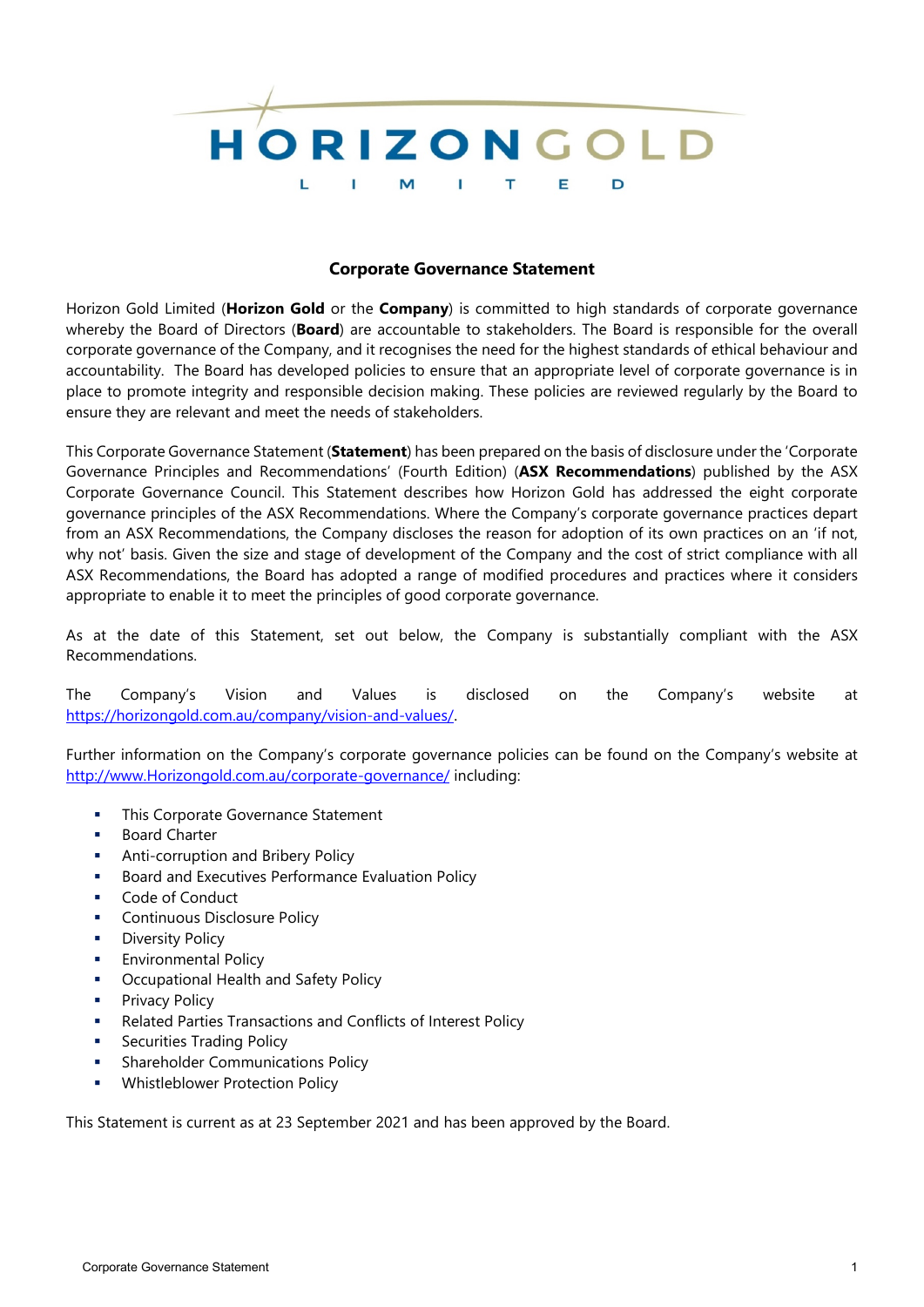

## ASX Corporate Governance Principles and Recommendations

- **1. Principle 1: Lay a solid foundation for management and oversight – A listed entity should clearly delineate the respective roles and responsibilities of its board and management and regularly review their performance.**
- 1.1 Recommendation 1.1

A listed entity should have and disclose a board charter setting out:

- a) the respective roles and responsibilities of its board and management; and
- b) those matters expressly reserved to the board and those delegated to management.

The Company has adopted a Board Charter which discloses the respective roles and responsibilities of the Board and senior management and identifies those matters expressly reserved to the Board and those delegated to management.

Under the Board Charter, the Board is responsible for the overall operation and stewardship of the Company and its subsidiaries and, in particular, is responsible for:

- a) setting the strategic direction of the Company, establishing goals to ensure that these strategic objectives are met and monitoring the performance of management against these goals and objectives;
- b) ensuring there are adequate resources available to meet the Company's objectives;
- c) appointing the Managing Director, evaluating the performance and determining the remuneration of senior executives, and ensuring that appropriate policies and procedures are in place for recruitment, training, remuneration and succession planning;
- d) evaluating the performance of the Board and its Directors on an annual basis;
- e) determining remuneration levels of Directors;
- f) approving and monitoring financial reporting and capital management;
- g) approving and monitoring the progress of business objectives;
- h) ensuring that any necessary statutory licences are held and compliance measures are maintained to ensure compliance with the law and licence(s);
- i) reviewing and ratifying systems of risk management and internal compliance, code of conduct and legal compliance;
- j) ensuring that the Company has appropriate corporate governance structures in place, including standards of ethical behaviour and a culture of corporate and social responsibility;
- k) ensuring that the Board is and remains appropriately skilled to meet the changing needs of the Company;
- l) ensuring that procedures are in place designed to verify the existence and effectiveness of accounting and financial systems and other systems of internal control and business risk management; and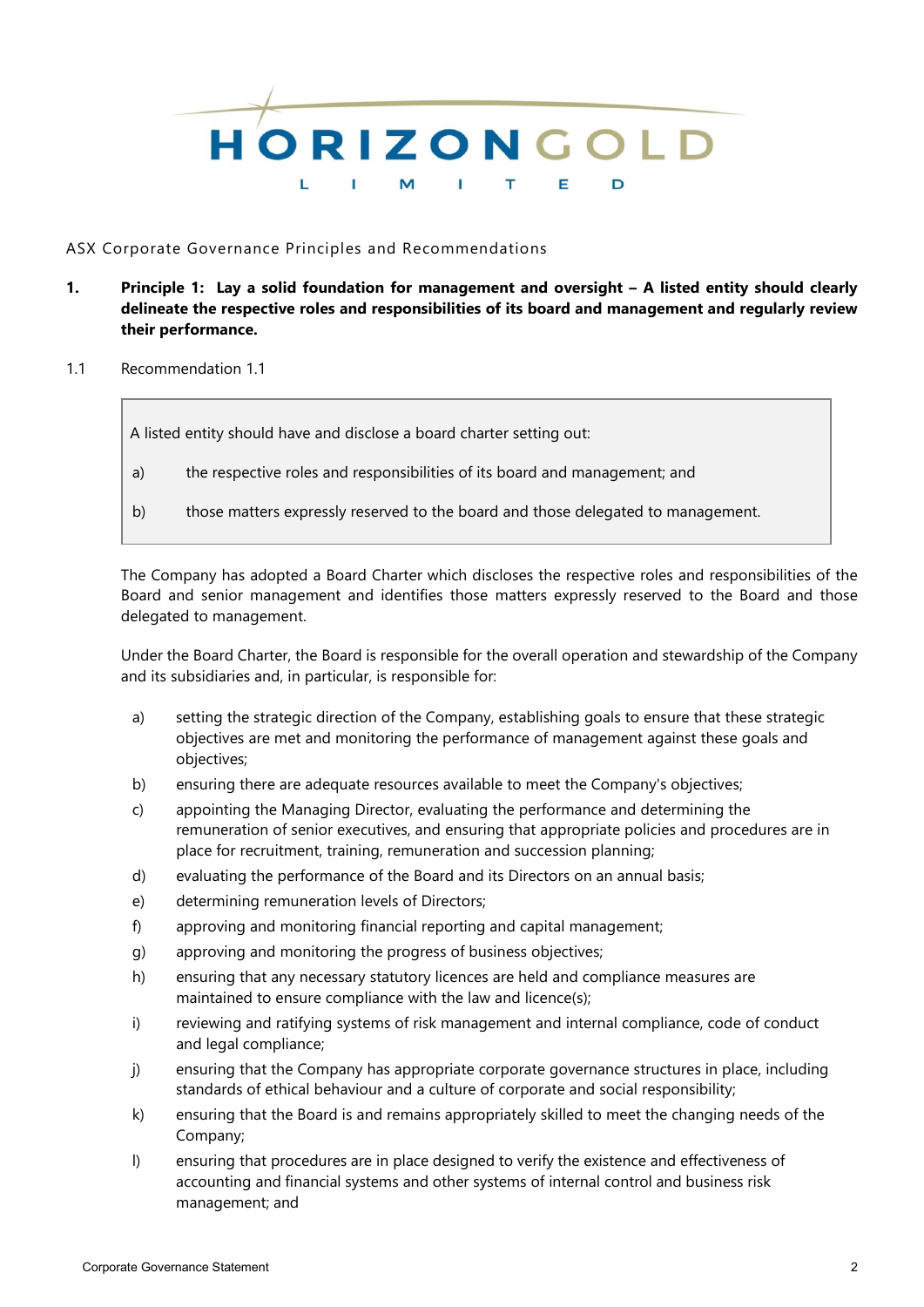

m) reviewing the procedures the Company has in place to ensure compliance with laws and regulations, particularly those which may have a major impact on the Company in areas such as mining and exploration, occupational health and safety and the environment.

The Board has delegated the responsibility for the day-to-day operations and administration of the Company to the Managing Director (or an Executive Director prior to the appointment of Managing Director on 14 December 2020), (and to an Executive Director during a transition phase from 14 December 2020 to 31 January 2021) and Management consisting of Company consultants in accordance with the delegated authority of the Board. The delegated authority includes responsibility for:

- a) developing business plans, budgets and strategies for the Company for consideration by the Board and, to the extent approved by the Board, implementing these plans, budgets and strategies;
- b) operating the Company's business within the parameters set by the Board from time to time and keeping the Board informed of material developments in the Company's business;
- c) proposed transactions, commitments or arrangements that exceed the parameters set by the Board, referring the matter to the Board for its consideration and approval;
- d) identifying and managing operational and other risks and where those risks could have a material impact on the Company's businesses, formulating strategies for managing these risks for consideration by the Board;
- e) implementing the policies, processes and codes of conduct approved by the Board; and
- f) managing the Company's current financial and other reporting mechanisms and control and monitoring systems to ensure that these mechanisms and systems capture all relevant material information on a timely basis and are functioning effectively.

A copy of the Board Charter is available at [http://www.Horizongold.com.au/corporate-governance/.](http://www.horizongold.com.au/corporate-governance/)

1.2 Recommendation 1.2

A listed entity should: a) undertake appropriate checks before appointing a director or senior executive, or putting someone forward for election as a director; and b) provide security holders with all material information in its possession relevant to a decision on whether or not to elect or re-elect a director.

Appropriate background checks are carried out prior to the election of all directors and all material information relevant to Directors standing for election, are contained in the Notices of Meeting.

As a matter of practice, the Company includes in its notices of meeting a brief biography of each Director who stands for election or re-election. The biography sets out the relevant qualifications and professional experience of the nominated Director for consideration by shareholders.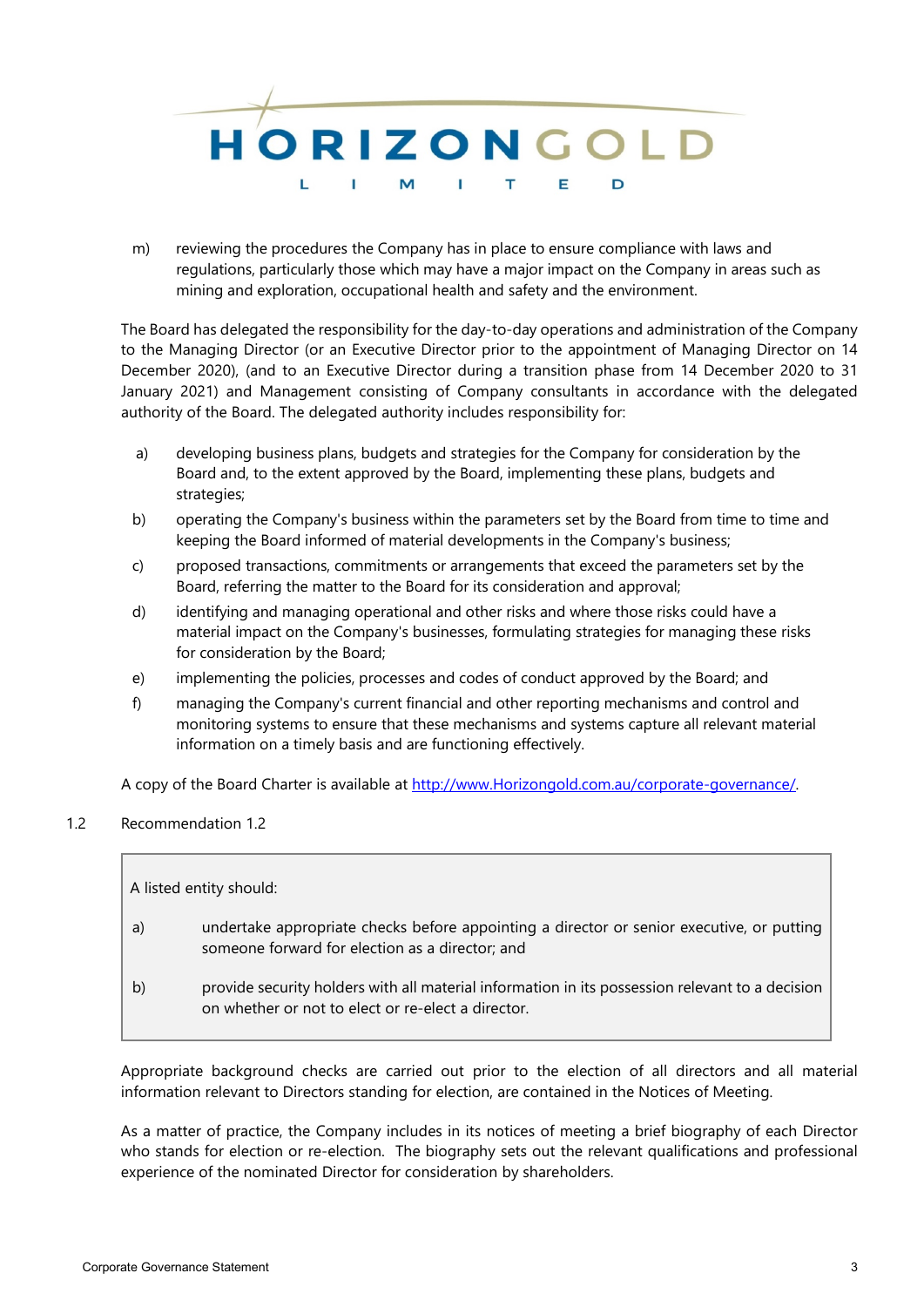

# 1.3 Recommendation 1.3

A listed entity should have a written agreement with each director and senior executive setting out the terms of their appointment.

On appointment to the Board, all Directors and senior executives enter into written service agreement with the Company either in the form of a letter of appointment or a written employment agreement. The agreements require compliance with Company policies and terms of appointment, including compensation relevant to the office of Director or senior executive appointment.

Key terms of agreements are summarised in the Company's Remuneration Report within the Annual Report.

1.4 Recommendation 1.4

The company secretary of a listed entity should be accountable directly to the board, through the chair, on all matters to do with the proper functioning of the board.

The Company Secretary (and his alternate, if applicable) reports directly, and is accountable, to the Board through the Chairman in relation to all matters to do with the proper functioning of the Board. All Directors have unfettered access to the Company Secretary.

The Company Secretary advises and supports the Board members on general governance matters and implements adopted governance procedures, coordinates the timely completion and despatch of board papers, ensures that the business at Board meetings is accurately captured in the minutes and helps to organise and facilitate the induction and professional development of directors.

The decision to appoint or remove the Company Secretary is made and approved by the Board.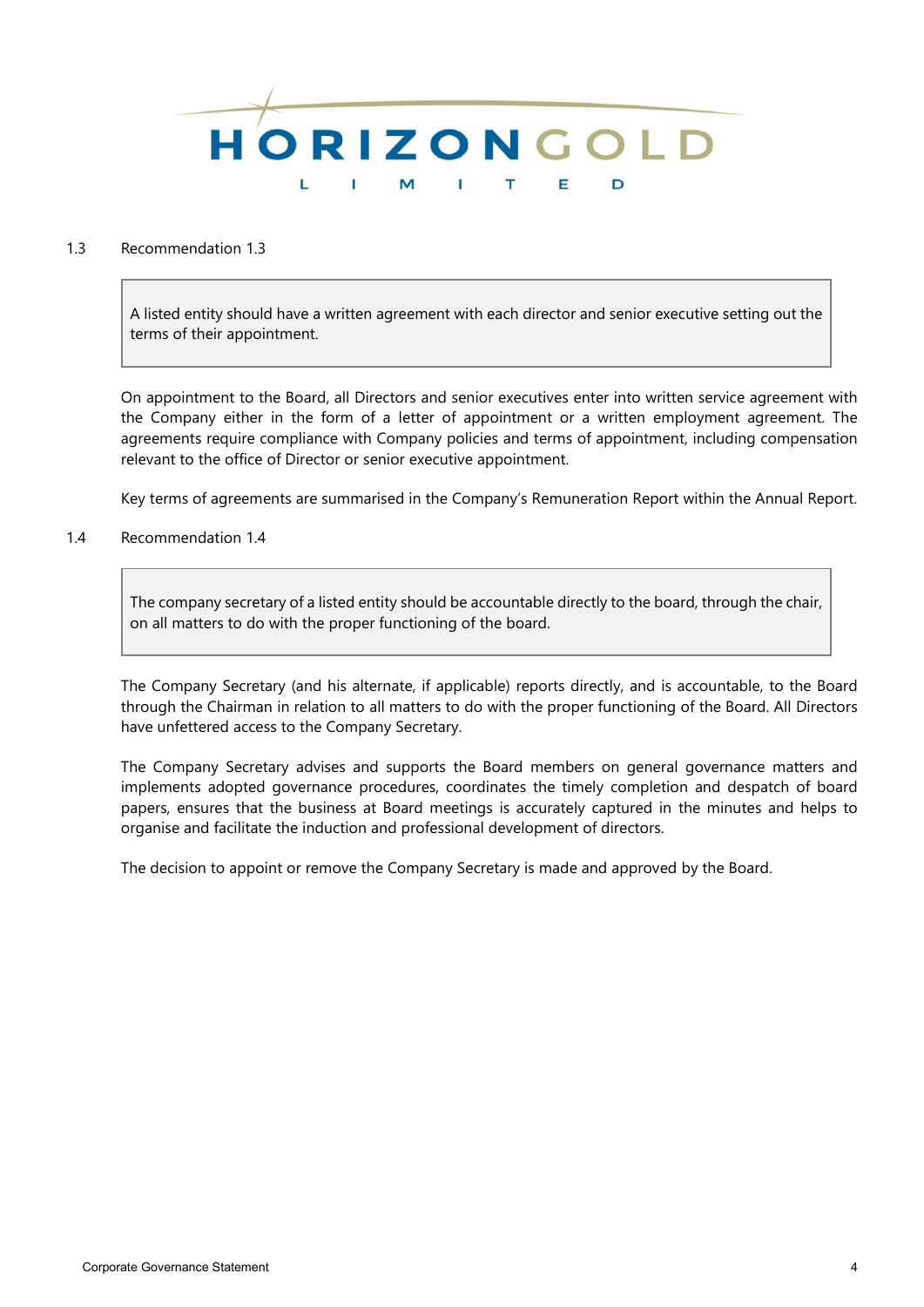

# 1.5 Recommendation 1.5

A listed entity should: a) have and disclose a diversity policy; b) through its board or committee of the board set measurable objectives for achieving gender diversity in the composition of its board, senior executives and workforce generally; and c) disclose in relation to each reporting period: (i) the measurable objectives set for that period to achieve gender diversity; (ii) the entity's progress towards achieving those objectives; and (iii) either: A. the respective proportions of men and women on the board, in senior executive positions and across the whole workforce (including how the entity has defined "senior executive" for these purposes); or B. if the entity is a "relevant employer" under the Workplace Gender Equality Act, the entity's most recent "Gender Equality Indicators", as defined in and published under that Act.

The Company has in place a Diversity Policy which provides the written framework and objectives for achieving a work environment that values and utilises the contributions of employees with diverse backgrounds, experiences, and perspectives, irrespective of gender, age, ethnicity and cultural background. The Board is responsible for developing, where possible, measurable objectives and strategies to support the framework and objectives of the Diversity Policy.

Given the size of the Company, the Board has not determined measurable objectives on gender diversity across the workplace and at the Board level.

Pursuant to Recommendation 1.5 of the Recommendations, the Company discloses the following information as at the date of this Statement:

- Percentage of women and men employed within the Group women: 25%; men: 75%;
- Percentage of women and men in a senior management position women: nil; men: 100%; and
- Percentage of women and men employed at the Board level women: nil; men: 100%.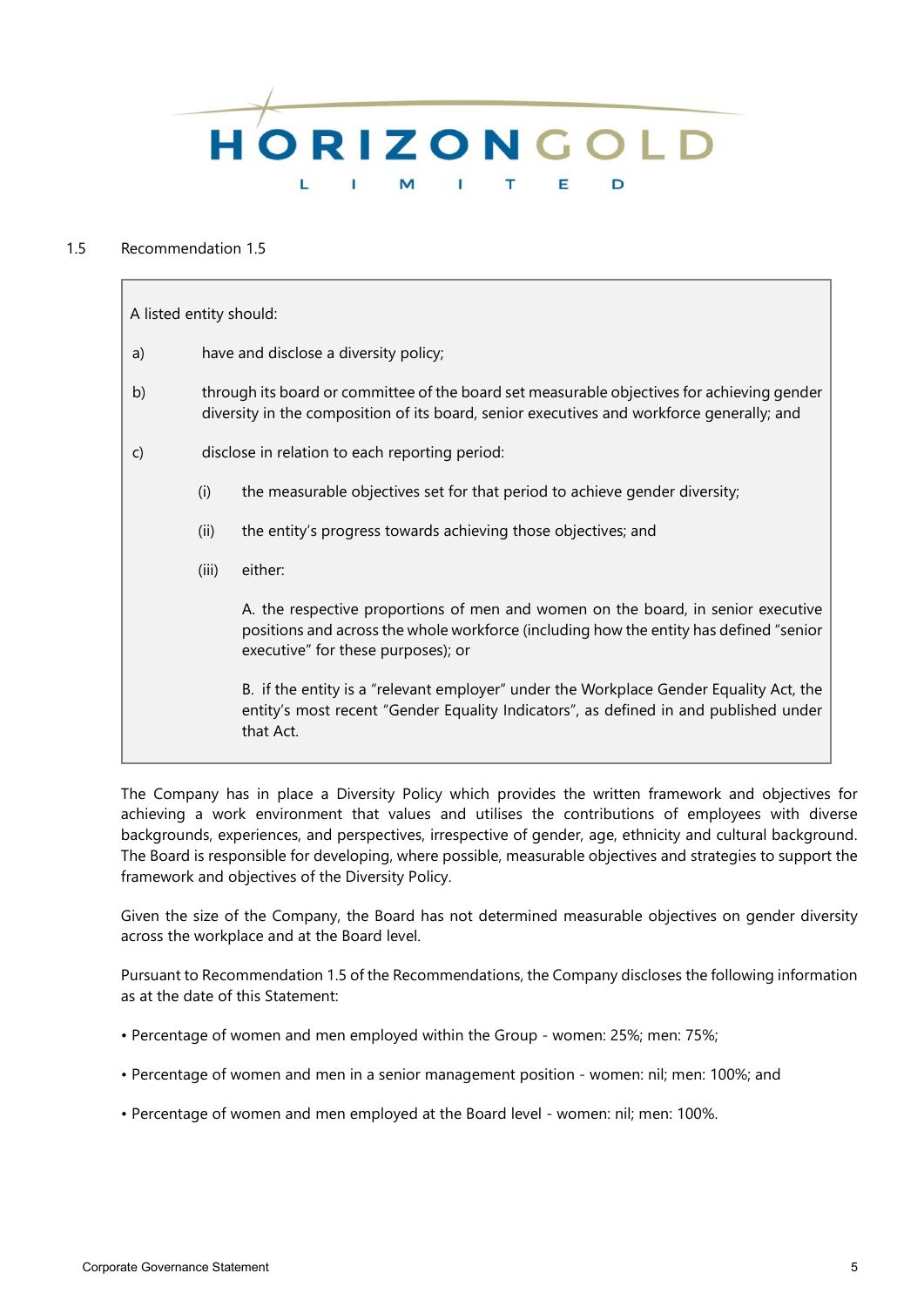

The Company has defined an employee who is in a senior management position as a person who is a "senior manager" as defined in Section 9 (Definitions) of the Corporations Act 2001, namely a person who is at the highest management level of the Company who "makes, or participates in making decisions that affect the whole, or a substantial part, of the business of the corporation; or has the capacity to affect significantly the corporation's financial standing".

The Company's Diversity Policy can be viewed on the Company's website [http://www.Horizongold.com.au/corporate-governance/.](http://www.horizongold.com.au/corporate-governance/)

## 1.6 Recommendation 1.6

A listed entity should:

- a) have and disclose a process for periodically evaluating the performance of the board, its committees and individual directors; and
- b) disclose for each reporting period, whether a performance evaluation has been undertaken in accordance with that process during or in respect of that period.

The Company's policy is to ensure individual directors and the Board as a whole work efficiently and effectively in achieving their functions.

Each year the Board will undertake the following activities:

- a) the Chairperson will meet with each non-executive director separately to discuss individual performance and ideas for improvement; and
- b) the Board as a whole will discuss and analyse its own performance during the year including suggestions for change or improvement.

During the reporting period the directors completed questionnaires relating to the role, composition, procedures, practices and behaviour of the Board and its members. Responses to the questionnaires are confidential and provided directly to the Chairman. The Board then held a facilitated discussion during which each Board member had the opportunity to raise any matter, suggestion for improvement or criticism with the Board. In addition, Directors are also encouraged to regularly provide informal feedback to one another regarding individual performance.

Currently the Company does not have any committees.

The Company's Board and Executives Performance Evaluation Policy can be viewed on the Company's website [http://www.Horizongold.com.au/corporate-governance/](http://www.horizongold.com.au/corporate-governance/)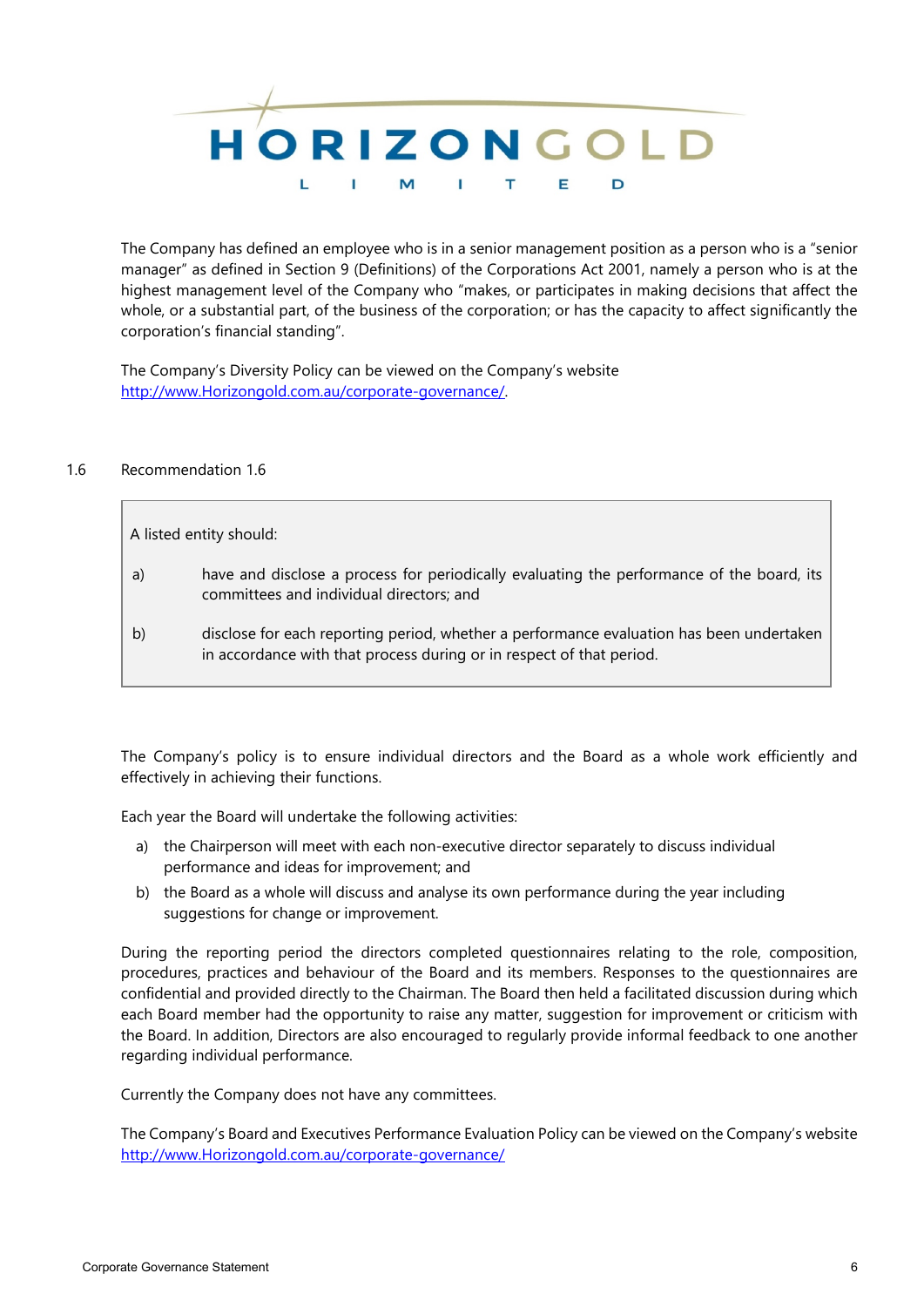

### 1.7 Recommendation 1.7

A listed entity should:

- a) have and disclose a process for evaluating the performance of its senior executives at least once every reporting period; and
- b) disclose for each reporting period whether a performance evaluation has been undertaken in accordance with that process during or in respect of that period.

The Company's policy is to ensure the Managing Director and key executives execute the Company's strategy through the efficient and effective implementation of the business objectives. In order to accomplish this:

- c) each year the Board reviews the Company's strategy.;
- d) following such a review the Board sets the organisation performance objectives based on qualitative and quantitative measures;
- e) these objectives are reviewed periodically to ensure they remain consistent with the Company's priorities and the changing nature of the Company's business;
- f) these objectives form part of the performance targets for the Managing Director; and
- g) performance against these objectives is reviewed annually by the Board and is reflected in the Managing Directors remuneration review.

The Managing Director was only appointed on 14 December 2020 and a performance review will be completed post year end.

The Company's Board and Executives Performance Evaluation Policy can be viewed on the Company's website [http://www.Horizongold.com.au/corporate-governance/](http://www.horizongold.com.au/corporate-governance/)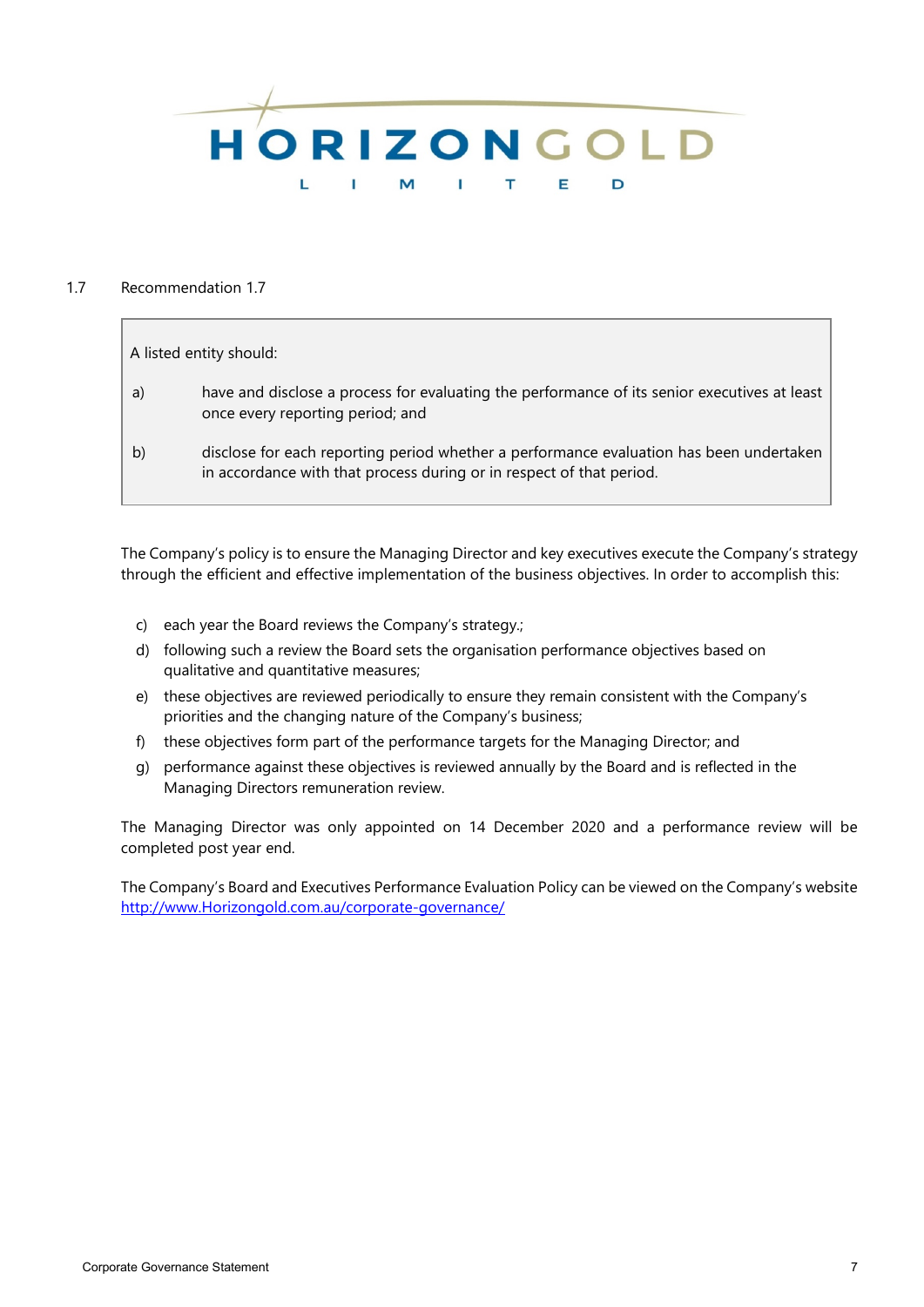

- **2. Principle 2: Structure the Board to be effective and add value – The Board of a listed entity should be of an appropriate size and collectively have the skills, commitment and knowledge of the entity and industry in which it operates, to enable it to discharge its duties effectively and to add value.**
- 2.1 Recommendation 2.1

The board of a listed entity should:

- a) have a nomination committee which:
	- (i) has at least three members, a majority of whom are independent directors; and
	- (ii) is chaired by an independent director,

and disclose:

- (iii) the charter of the committee;
- (iv) the members of the committee; and
- (v) as at the end of each reporting period, the number of times the committee met throughout the period and the individual attendances of the members at those meetings; or
- b) if it does not have a nomination committee, disclose that fact and the processes it employs to address board succession issues and to ensure that the board has the appropriate balance of skills, knowledge, experience, independence and diversity to enable it to discharge its duties and responsibilities effectively.

Due to the size of the Board, the Board has determined there are no efficiencies, at this time, of establishing a separate nomination committee. The functions of the nomination committee are performed by the Board as a whole, when required, using the principles for setting the composition of the Board as set-out in the Charter.

The roles and responsibilities conducted by the Board to address board succession issues and to ensure that the Board has the appropriate balance of skills, knowledge, experience, independence and diversity to enable to discharge its duties and responsibilities include considering the size and composition of the Board, assessing and determining the independent status of each director, regularly determining whether each has enough time to commit to carry out his or duties responsibilities and implementing a plan for identifying, assessing and enhancing director competencies.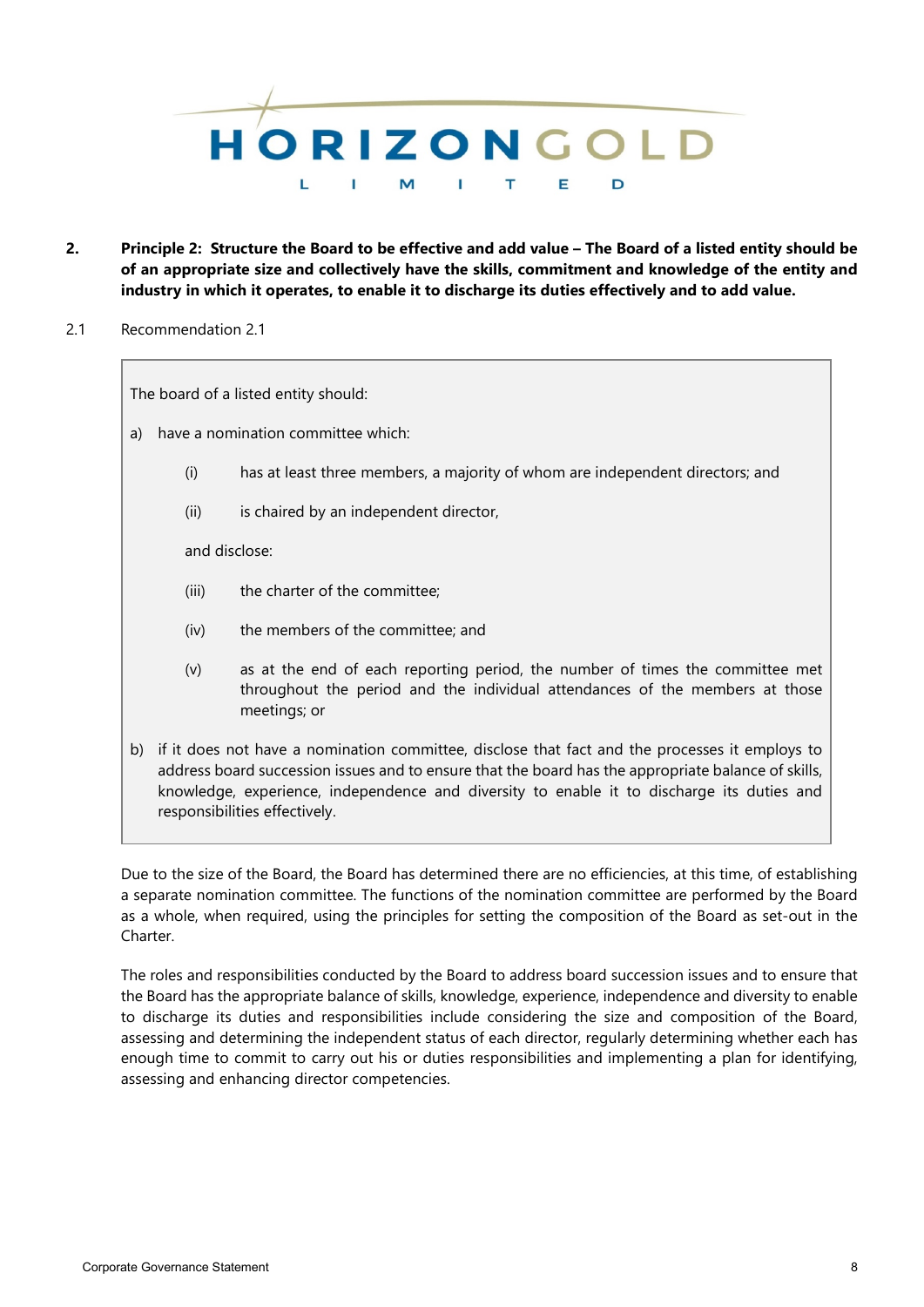

# 2.2 Recommendation 2.2

A listed entity should have and disclose a board skills matrix setting out the mix of skills that the board currently has or is looking to achieve in its membership.

The Company does not currently have a skills or diversity matrix in relation to the Board members and is therefore not in compliance is ASX Recommendation 2.2. Given the size and scope of the Company's operations, the Board considers that its members have the appropriate and relevant mix of geological, legal, Government relations, equity market, financial and operational experience in the exploration and mining industry and is appropriately structured to discharge its duties in a manner that is in the best interests of the Company and its shareholders from both a long-term strategic and operational perspective.

The Board may adopt such a matrix at a later time as the Company's operations grow and evolve.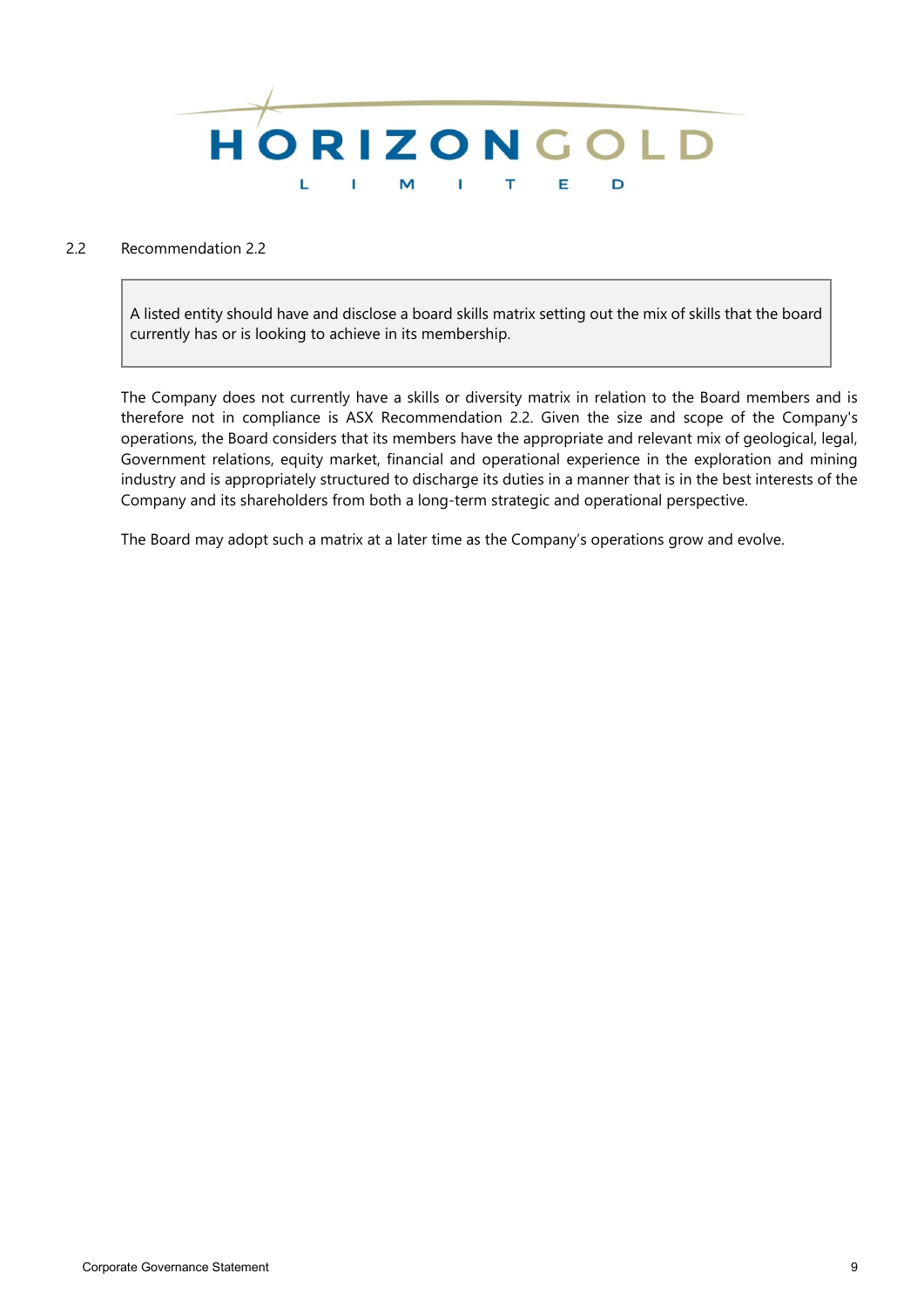

# 2.3 Recommendation 2.3

A listed entity should disclose:

- a) the names of the directors considered by the board to be independent directors;
- b) if a director has an interest, position, association or relationship of the type described in Box 2.3 but the board is of the opinion that it does not compromise the independence of the director, the nature of the interest, position or relationship in question and an explanation of why the board is of that opinion; and
- c) the length of service of each director.

The name, position, independence classification, qualification, skills and length of service of each director of the Company during the financial year and up to the date of the Statement is:

|                                                                   |                 | Independence          |                             | <b>Service</b> |
|-------------------------------------------------------------------|-----------------|-----------------------|-----------------------------|----------------|
| <b>Name</b>                                                       | <b>Position</b> | <b>Classification</b> | <b>Qualification/Skills</b> | (yrs)          |
| <b>Current Directors:</b>                                         |                 |                       |                             |                |
|                                                                   | Non-Executive   |                       |                             |                |
| Peter Sullivan                                                    | Chairman        | Non Independent       | Engineer                    | 1.25           |
|                                                                   |                 |                       | Geologist, Mineral          |                |
|                                                                   | Managing        |                       | Exploration, Mineral        |                |
| Leigh Ryan                                                        | <b>Director</b> | Non Independent       | Economics                   | 0.75           |
|                                                                   | Non-Executive   |                       |                             |                |
| Dugald Morrison                                                   | <b>Director</b> | Non Independent       | Investment Manager          | 1.50           |
|                                                                   |                 |                       | Corporate Mgt and           |                |
|                                                                   | Non-Executive   |                       | Admin. of Resources         |                |
| Jamie Sullivan                                                    | Director        | Non Independent       | Companies                   | 1.50           |
|                                                                   | Non-Executive   |                       | Geologist and general       |                |
| Peter Venn                                                        | Director        | Independent           | mining                      | 4              |
| who<br><b>Directors</b><br>resigned<br>have<br>during the Period: |                 |                       |                             |                |
|                                                                   | Non-Executive   |                       | Engineer, corporate and     |                |
| Paul Bennett                                                      | <b>Director</b> | Independent           | project development         | 4              |

For the reasons stated below certain directors are assessed as not being independent under the independence criteria detailed in Recommendation 2.3 of the Recommendations:

- 1) Peter Sullivan is a director of Zeta Resources Limited, a controlling shareholder of the Company.
- 2) Leigh Ryan is currently employed as an executive director and Jamie Sullivan was as an executive director up to 31 January 2021; and
- 3) Dugald Morrison is an appointee director of Zeta Resources Limited, a controlling shareholder of the Company.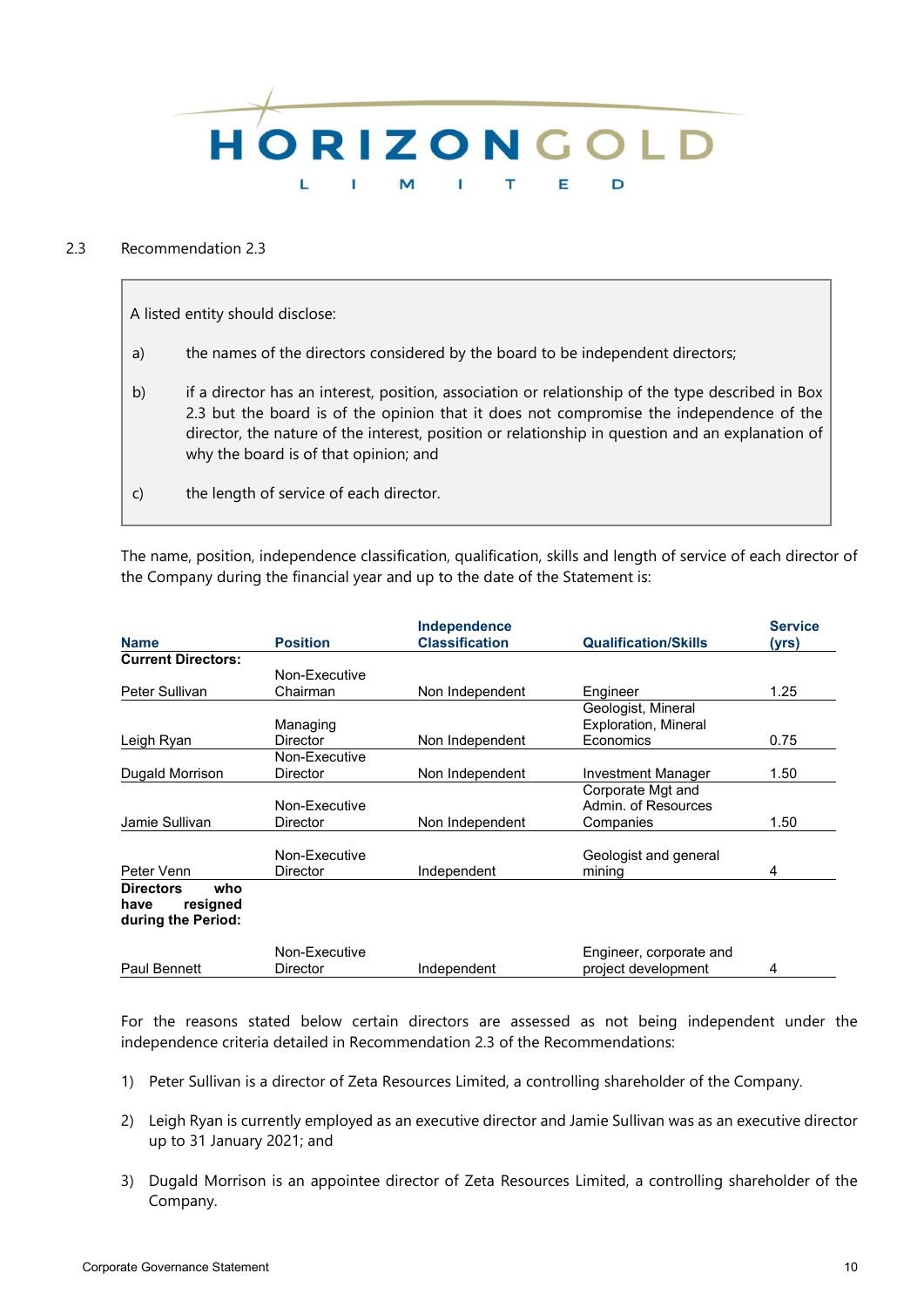

#### 2.4 Recommendation 2.4

A majority of the board of a listed entity should be independent directors.

During the entire period 1 July 2020 to 30 June 2021 the Board did not comprise a majority of "independent directors". For the period 1 July 2020 to 6 July 2020 only 50% of directors were independent (2 independent directors out of a total of 4 directors), for the period 7 July 2020 to 13 December 2020 only 25% of directors were independent (1 independent director out of a total of 4 directors) and since 14 December 2020 to the date of this report only 20% of directors are independent (1 independent director out of a total of 5 directors).

The Board is of the view that given the size and stage of development of the Company's operations, the director numbers are appropriate, the appointment of executive director(s) was appropriate and the appointment of representatives on the board by a significant shareholder is warranted. In addition, appropriate mechanisms are in place to avoid perceived or actual conflicts of interests.

### 2.5 Recommendation 2.5

The chair of the board of a listed entity should be an independent director and, in particular, should not be the same person as the CEO of the entity.

The Chair of the Board was fulfilled during the period by Dugald Morrison (1 July 2020 to 07 July 2020) and Peter Sullivan (since 7 July 2020) who both are assessed as not being independent under the Independence criteria detailed in Recommendation 2.3.

The CEO position of the Company was fulfilled during the period by Jamie Sullivan (1 July 2020 to 13 December 2020) and Leigh Ryan (since 14 December 2020).

Despite the Chair not being considered independent the Board believes that these people were the most appropriate persons to be Chair because of their industry experience and/or knowledge of the Gum Creek Gold Project. The Board believes that these persons make decisions that are in the best interests of the Company and all will not be present in Board meeting discussion for any matters where a conflict of interest arises, unless agreed by the independent directors, or they are eligible to vote on the particular matter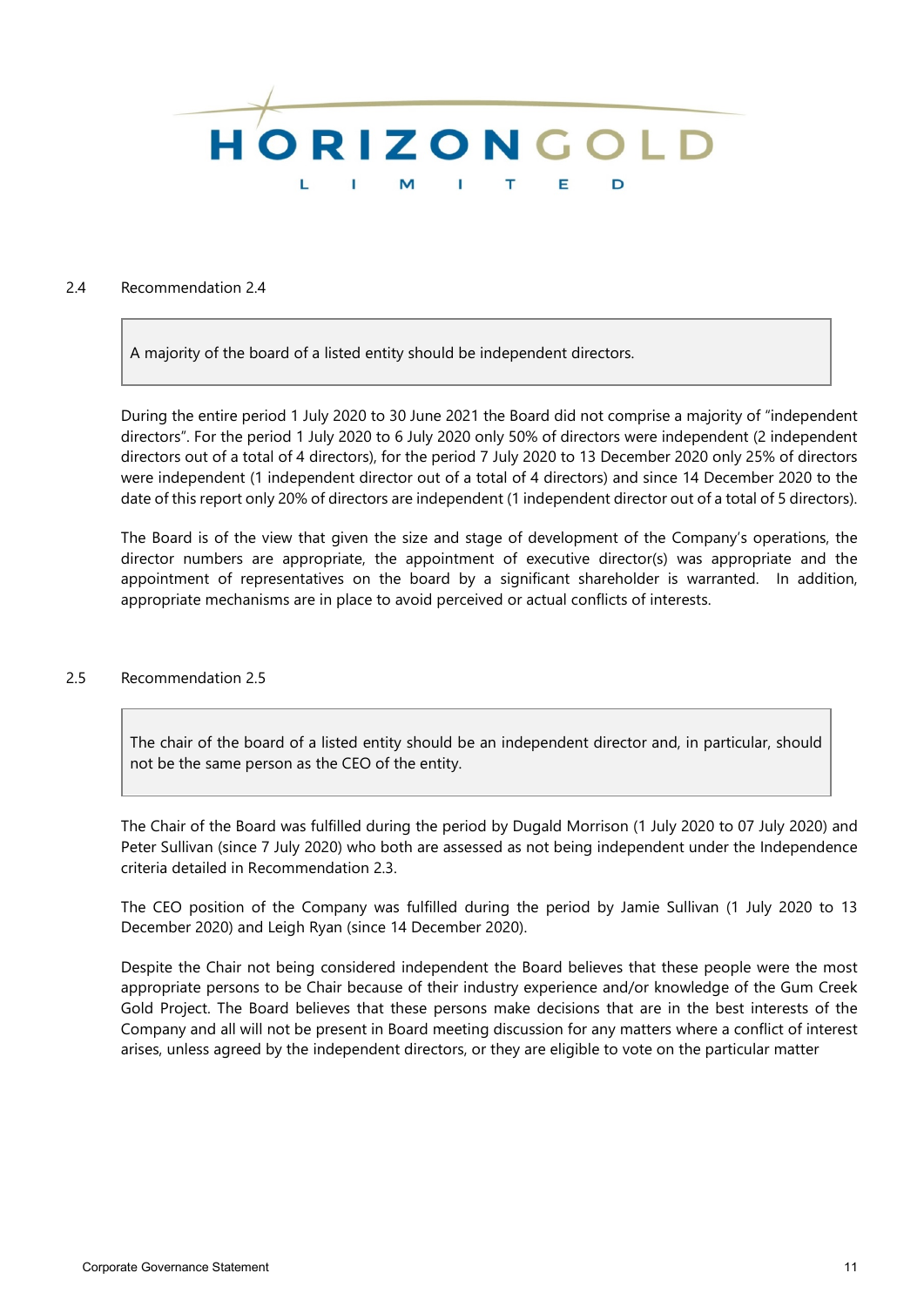

# 2.6 Recommendation 2.6

A listed entity should have a program for inducting new directors and periodically reviewing whether there is a need for existing directors to undertake professional development to maintain the skills and knowledge needed to perform their role as directors effectively.

The Company does provide new Directors with all information and access needed to undertake the role and organises site visits for new Directors.

All Directors are experienced in exploration and mining company operations, albeit in different aspects (e.g. technical, operations, finance, legal and corporate governance etc), and have extensive listed company experience. All of the current Directors are also involved, or been involved, in other listed companies. The Board seeks to ensure that all of its members understand the Company's operations, including where practical site visits. Directors also attend, on behalf of the Company and otherwise, technical and commercial seminars and industry conferences which enable them to maintain their understanding of industry matters and technical advancements.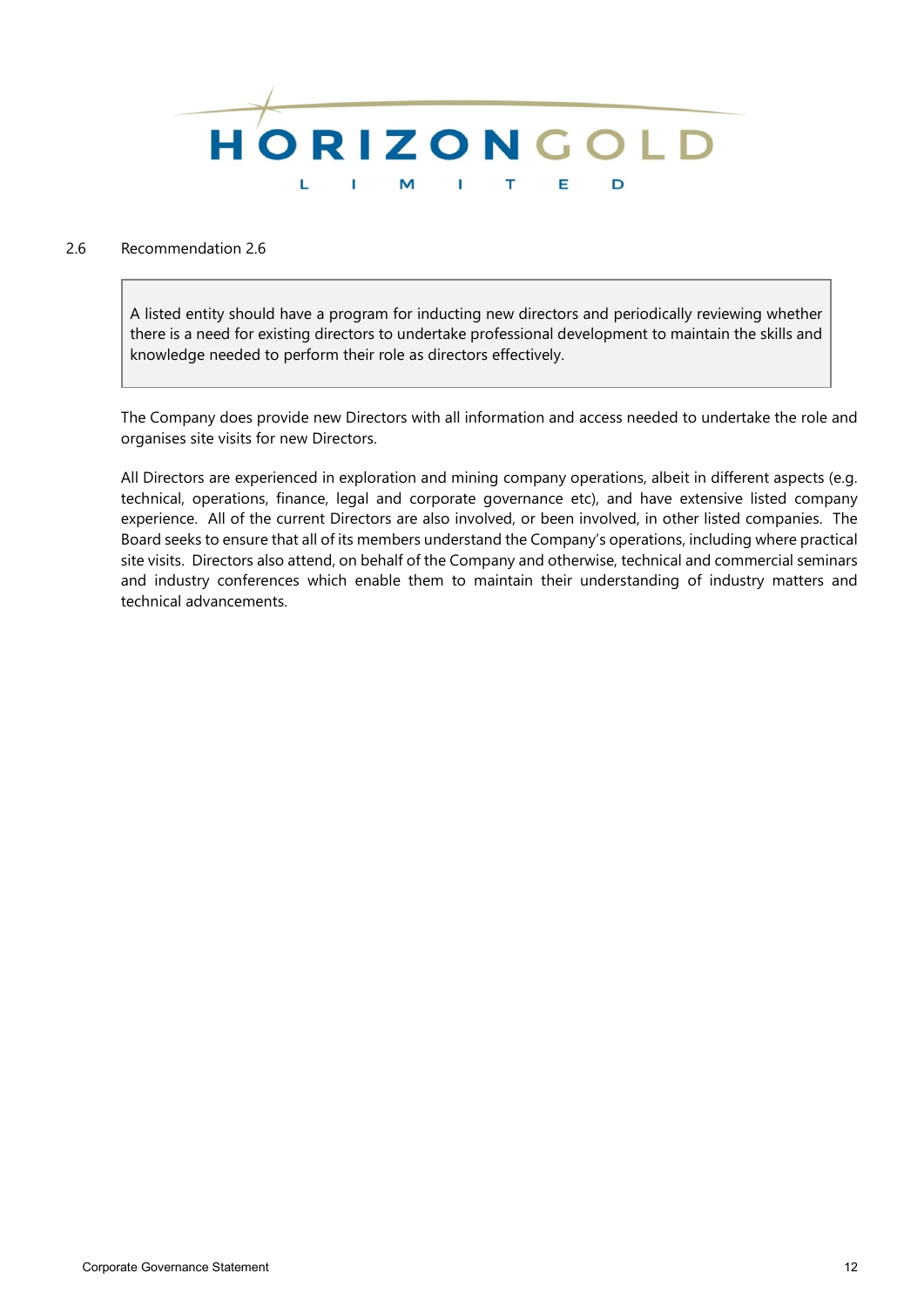

# **3. Principle 3: Instil a culture of acting lawfully, ethically and responsibly – A listed entity should instil and continually reinforce a culture across the organisation of acting lawfully, ethically and responsibly.**

3.1 Recommendation 3.1

A listed entity should articulate and disclose its values

The Company's vision is to responsibly explore and develop a high value sustainable gold business.

The Company has adopted the following the values:

- Passion Be bold and pursue our vision with enthusiasm and conviction.
- Agile Be smart, act fast and take advantage of new and progressive methods, systems, and technology to improve and achieve.
- Team The people in our organisation contribute to our success and together we can achieve anything. We do what we say and deliver on our promises.
- Wellbeing Health and safety of our people, community, and stakeholders is critical to our success. Building constructive relationships, we will achieve positive outcomes for all.
- Accountability We are accountable to our people, community, and stakeholders. We will always act with the highest level of integrity and respect to sustainably grow our organisation.
- Excellence We take pride in our work and aim for the highest standards of performance, behaviour, and conduct.

The Company's Vision and Values is disclosed on the Company's website at https://horizongold.com.au/company/vision-and-values/.

# 3.2 Recommendation 3.2

A listed entity should:

- a) have and disclose a code of conduct for its directors, senior executives and employees; and
- b) ensure that the board or committee of the board is informed of any material breaches of the code.

The Company has established a written Code of Conduct Policy which outlines the culture, practices, expected conduct, values and behaviour to be displayed by all employees in upholding the integrity, reputation and accountability of the Company and its controlled entities in the work environment and in the interactions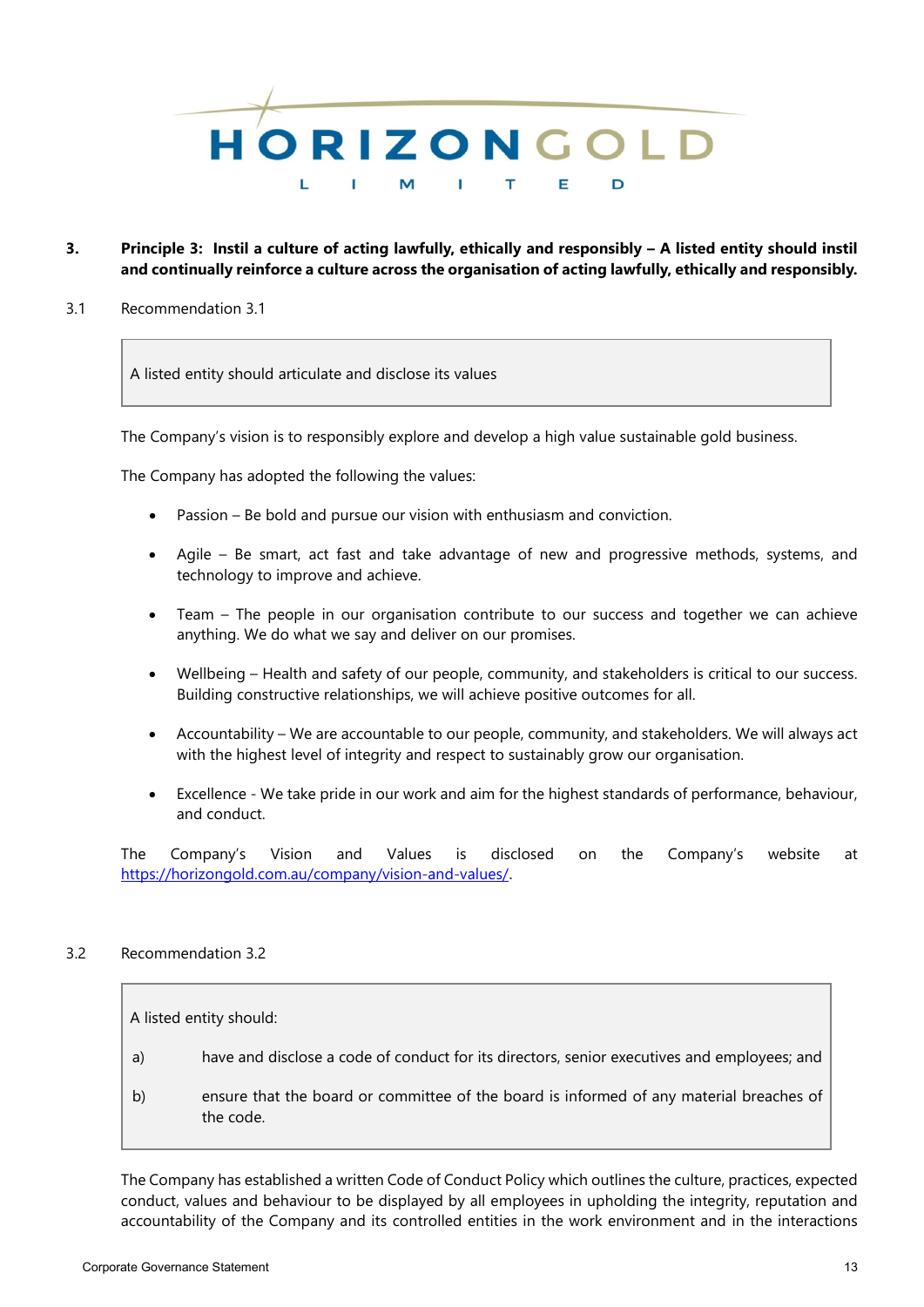

with the Company's various stakeholders. Certain practices are necessary to comply with Federal and Western Australian State industrial legislation and the Corporations Law. The Code of Conduct has a clear responsibility and accountability of employees for reporting and investigating reports of unethical practices by reference to specific rules and policies such as the rules for trading in the Company securities, and on discrimination, harassment and bullying.

The Code of Conduct Policy also outlines the procedure for reporting any breaches of the Code of Conduct Policy.

In addition to their obligations under the Corporations Act in relation to inside information, all Directors, employees and consultants have a duty of confidentiality to the Company in relation to confidential information they possess.

In fulfilling their duties, each Director dealing with corporate governance matters may obtain independent professional advice at the Company's expense, subject to prior approval of the Chairman, whose approval will not be unreasonably withheld.

A copy of the Code of Conduct Policy is available at the Company's website [http://www.Horizonresources.com.au/corporate-governance/.](http://www.horizonresources.com.au/corporate-governance/)

# 3.3 Recommendation 3.3

- a) have and disclose a whistleblower policy; and
- b) ensure that the board or a committee of the board is informed of any material incidents reported under the policy.

In line with the Code of Conduct Policy, the Company has a Whistleblower Policy which aims to further the Company's commitment to maintaining high ethical standards of conduct and to encourage the reporting of any instance of suspected unethical, illegal, fraudulent or undesirable conduct which contravenes the Code of Conduct. The Whistleblower Policy also ensures that persons who make a report in good faith can do so without fear of intimidation, disadvantage or reprisal. All material breaches of the Whistleblower Policy are reported to the Board.

A copy of the Company's Whistleblower Policy is available at the Company's website [http://www.Horizonresources.com.au/corporate-governance/.](http://www.horizonresources.com.au/corporate-governance/)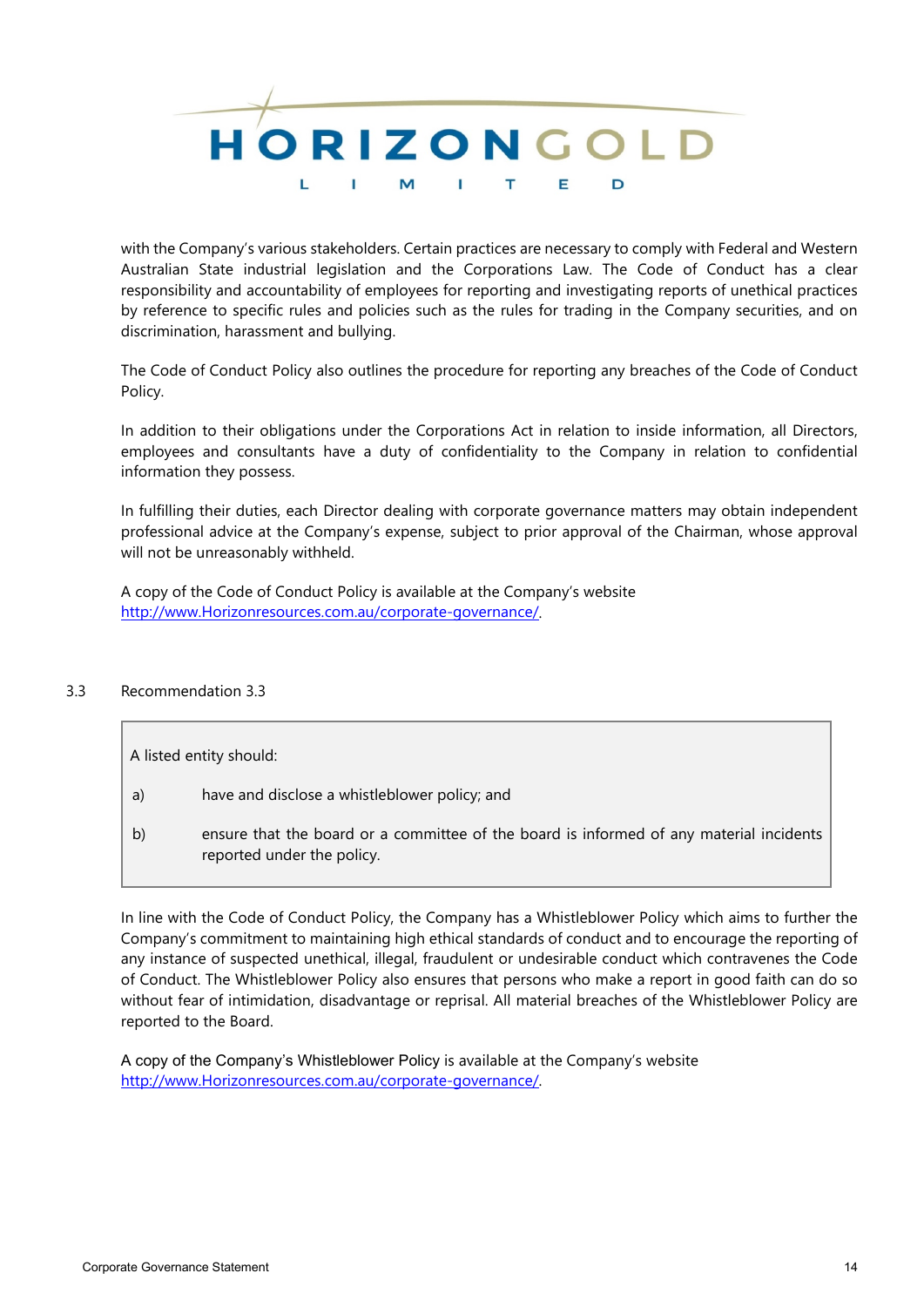

Recommendation 3.4

A listed entity should:

- a) have and disclose an anti-bribery and corruption policy; and
- b) ensure that the board or a committee of the board is informed of any material breaches of that policy.

The Company's Anti-Bribery and Corruption Policy provides guidance and sets out the Company's commitment to conducting its business ethically and with honesty and integrity, with a "zero-tolerance" approach to bribery and corruption. All material breaches of the Anti-Bribery and Corruption Policy are reported to the Board.

A copy of the Company's Anti-Bribery and Corruption Policy is available at the Company's website [http://www.Horizonresources.com.au/corporate-governance/.](http://www.horizonresources.com.au/corporate-governance/)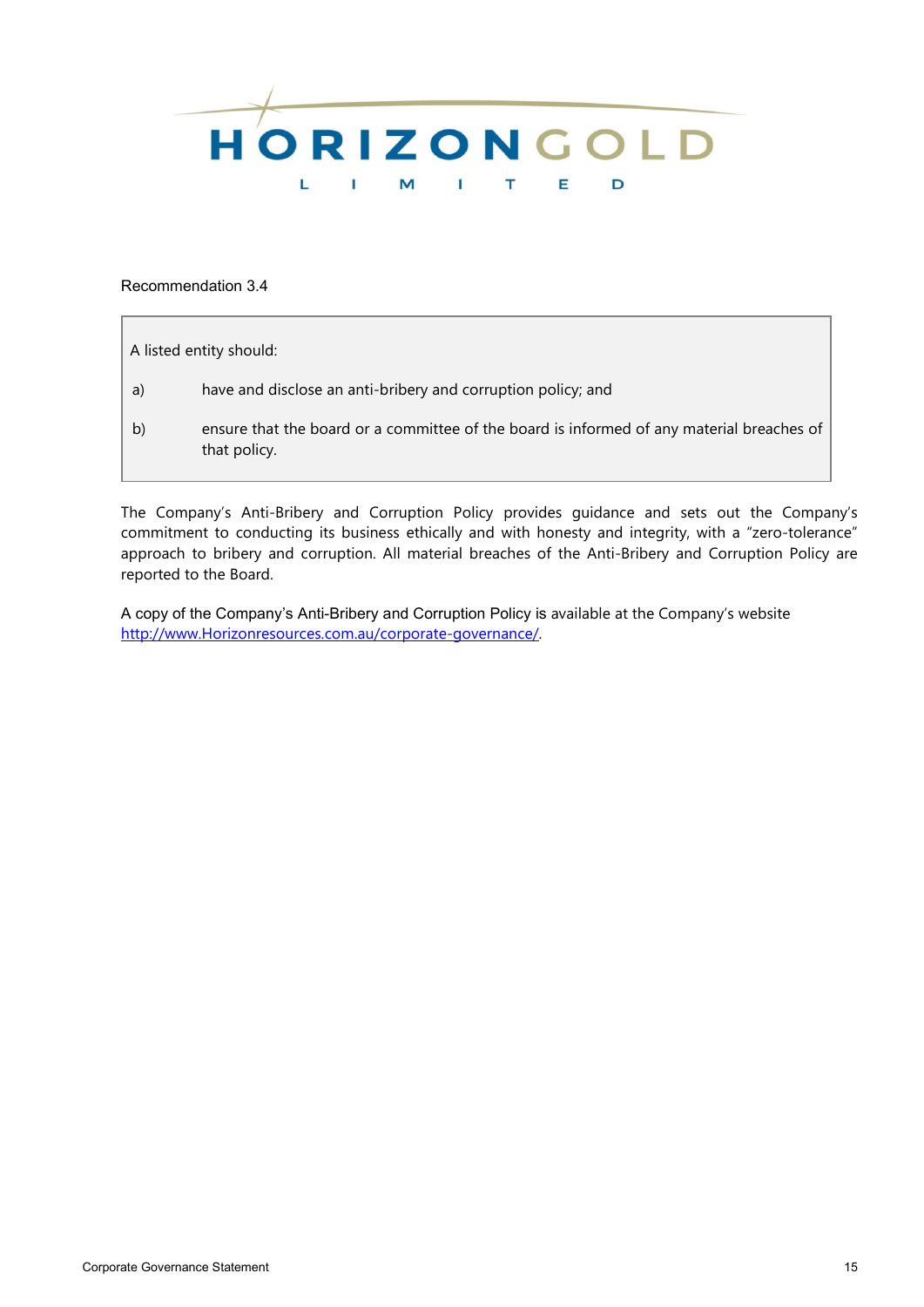

# **4. Principle 4: Safeguard the integrity of corporate reports – A listed entity should have appropriate processes to verify the integrity of its corporate reports.**

4.1 Recommendation 4.1

The board of a listed entity should:

- a) have an audit committee which:
	- (i) has at least three members, all of whom are non-executive directors and a majority of whom are independent directors; and
	- (ii) is chaired by an independent director, who is not the chair of the board,

and disclose:

- (iii) the charter of the committee;
- (iv) the relevant qualifications and experience of the members of the committee; and
- (v) in relation to each reporting period, the number of times the committee met throughout the period and the individual attendances of the members at those meetings; or
- b) if it does not have an audit committee, disclose that fact and the processes it employs that independently verify and safeguard the integrity of its corporate reporting, including the processes for the appointment and removal of the external auditor and the rotation of the audit engagement partner.

The Company does not have an audit committee. The Board considers that, given the current size and scope of the Company's operations, efficiencies or other benefits would not be gained by establishing a separate audit committee at present.

The role of the audit committee is undertaken by the full Board.

The Board has charged the Company Secretary and Managing Director with preparing the annual and half yearly reports. These reports are subsequently audited by the Company's auditors, HLB Mann Judd.

All Company reports are reviewed by the Board before they are finalised and the Directors are given the opportunity to question and consider the veracity of the information in the reports. The Board is given the opportunity to meet with the Company auditor separately and prior to the final sign-off of the half yearly and final annual accounts.

As the Company's operations grow and evolve, the Board will reconsider the appropriateness of forming a separate audit committee.

# *External auditor*

The Company's policy is to appoint external auditors who clearly demonstrate quality and independence. During the year the Company changed auditors to HLB Mann Judd. It is the auditor's policy to rotate engagement partners on listed companies at least every five years.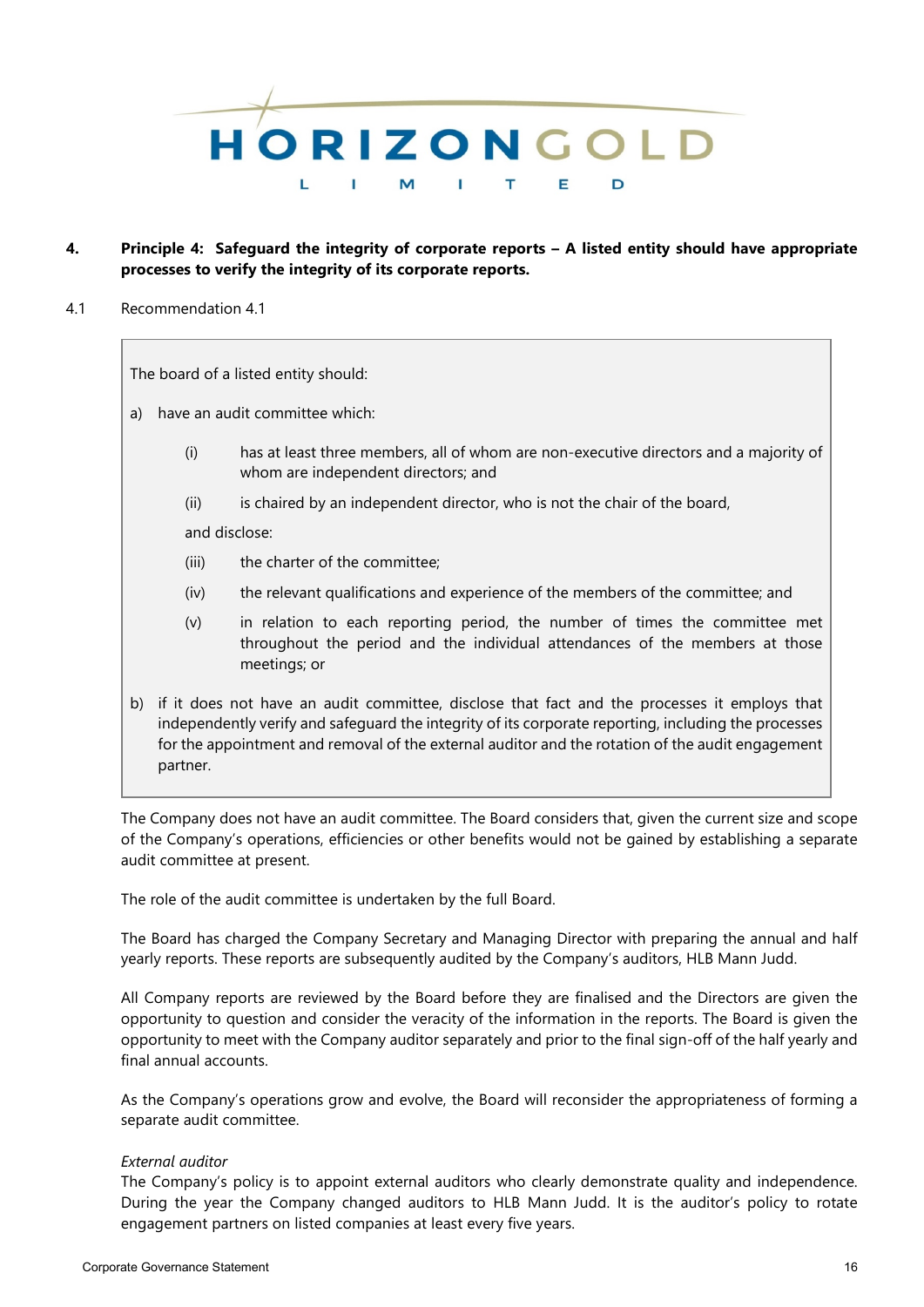

### 4.2 Recommendation 4.2

The board of a listed entity should, before it approves the entity's financial statements for a financial period, receive from its CEO and CFO a declaration that, in their opinion, the financial records of the entity have been properly maintained and that the financial statements comply with the appropriate accounting standards and give a true and fair view of the financial position and performance of the entity and that the opinion has been formed on the basis of a sound system of risk management and internal control which is operating effectively.

As a matter of practise, the Company obtains declarations in the form referred to in ASX Recommendation 4.2 from the person acting as CEO and the person acting as Chief Financial Officer before its financial statements are approved.

4.3 Recommendation 4.3

A listed entity should disclose its process to verify the integrity of any periodic corporate report it releases to the market that is not audited or reviewed by an external audit.

The Company's external auditor reviews the annual Directors' Report, annual Remuneration Report, and the annual and half yearly Financial Statements. The balance of periodic corporate reports, including Quarterly Reports, the annual Corporate Governance Statement, and the annual Reserves and Resources Statement, are subject to a rigorous internal review process with individual sign offs by the relevant functional areas.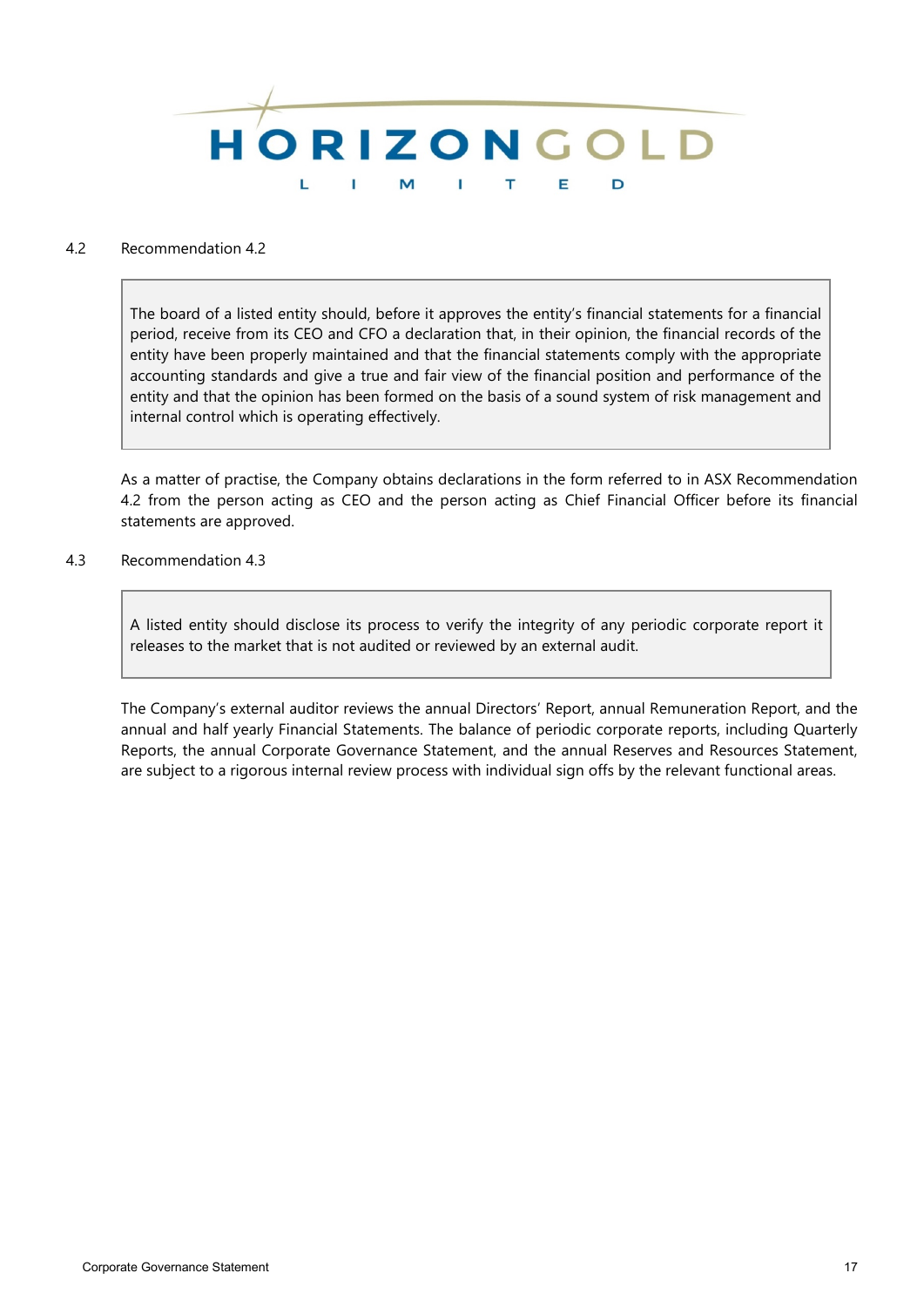

- **5. Principle 5: Make timely and balanced disclosure – A listed entity should make timely and balanced disclosure of all matters concerning it that a reasonable person would expect to have a material effect on the price or value of its securities.**
- 5.1 Recommendation 5.1

A listed entity should have and disclose a written policy for complying with its continuous disclosure obligations under listing rule 3.1.

The Company is a "disclosing entity" pursuant to section 111AR of the Corporations Act and, as such, complies with the continuous disclosure requirements of Chapter 3 of the ASX Listing Rules and section 674 of the Corporations Act. Subject to the exceptions contained in the ASX Listing Rules, the Company is required to disclose to ASX any information concerning the Company which is not generally available and which a reasonable person would expect to have a material effect on the price or value of the Shares.

The Company is committed to observing its disclosure obligations under the Corporations Act and its obligations under the ASX Listing Rules. All relevant information provided to ASX will be posted on the Company's website.

The Company has adopted a Continuous Disclosure Policy, which outlines the policy under the following headings:

- Disclosure Triggering Events;
- Internal notification and decision-making concerning the disclosure obligation;
- Measures for seeking to avoid the emergence of a false market in the Company's securities;
- Media contact and comment; and
- External communications including analyst briefings and responses to shareholder questions.

In the Company's current stage of development, matters of crucial importance occur irregularly. Currently the Managing Director (previously Executive Director) is responsible for determining which matters should be discussed with Board members who jointly will make a decision on the timely release of factual and balanced information concerning the Company's activities. The Managing Director is responsible for drafting ASX releases which are then approved by the Board. The Board has designated the Company Secretary as the person responsible for coordinating disclosure of releases to the ASX as well as communicating with the ASX.

Presentations that are made to analysts or investors are posted on the Company's website. If the presentations contain information that has not previously been announced to ASX that could have a material effect on the share price, the presentation is released to the ASX before the presentation is delivered.

A copy of the Company's Continuous Disclosure Policy is available at the Company's website [http://www.Horizonresources.com.au/corporate/corporate-governance/.](http://www.exoreresources.com.au/corporate/corporate-governance/)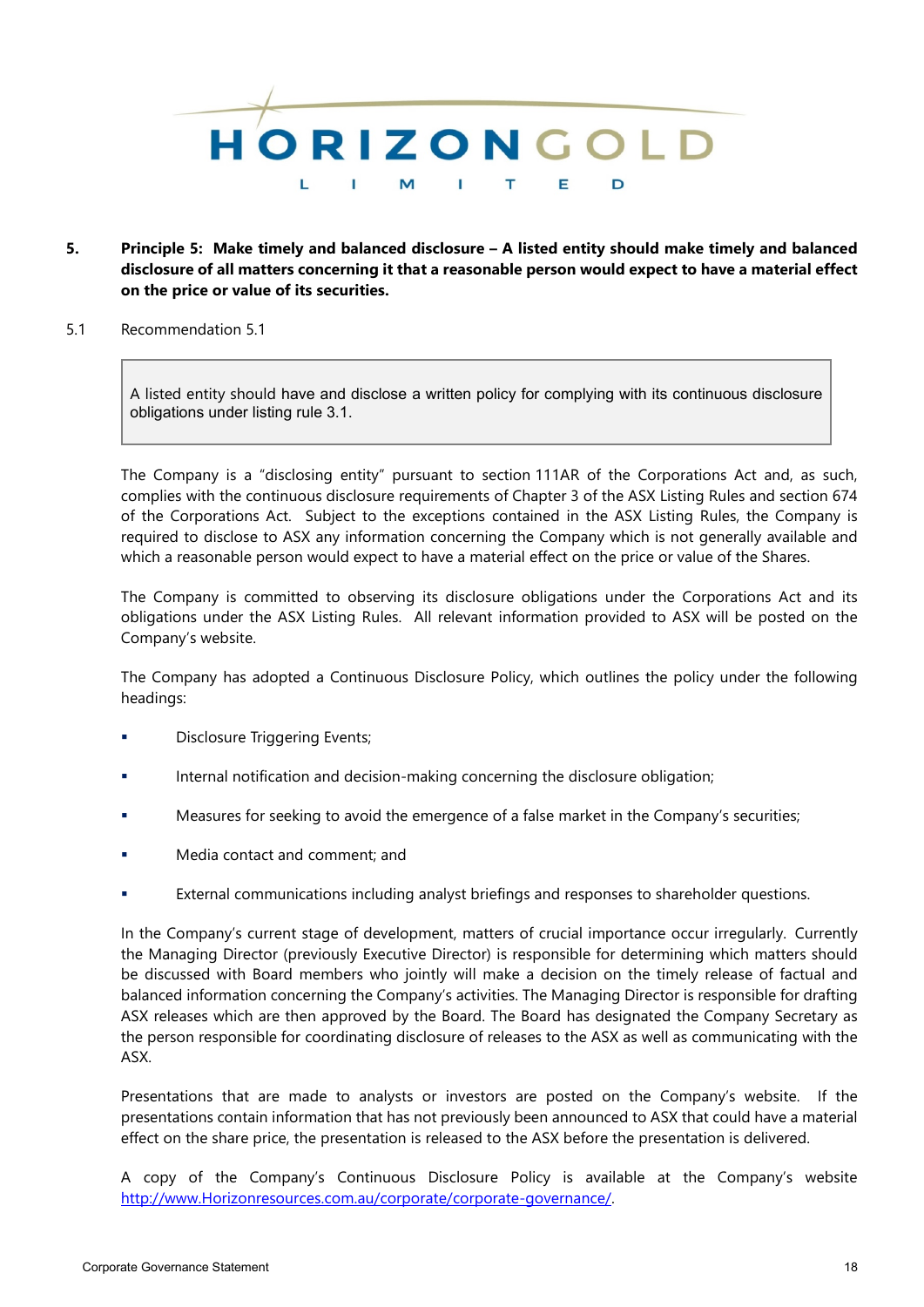

#### 5.2 Recommendation 5.2

A listed entity should ensure that its board receives copies of all material market announcements promptly after they have been made.

The Company makes announcements available to Directors promptly after receiving confirmation from the ASX that an announcement has been released to the market.

## 5.3 Recommendation 5.3

A listed entity that gives a new and substantive investor or analyst presentation should release a copy of the presentation materials on the ASX Market Announcements Platform ahead of the presentation.

The Company releases announcements and presentation materials containing new or market sensitive material to the ASX prior to the time of the corresponding presentation to analysts, investors or conference.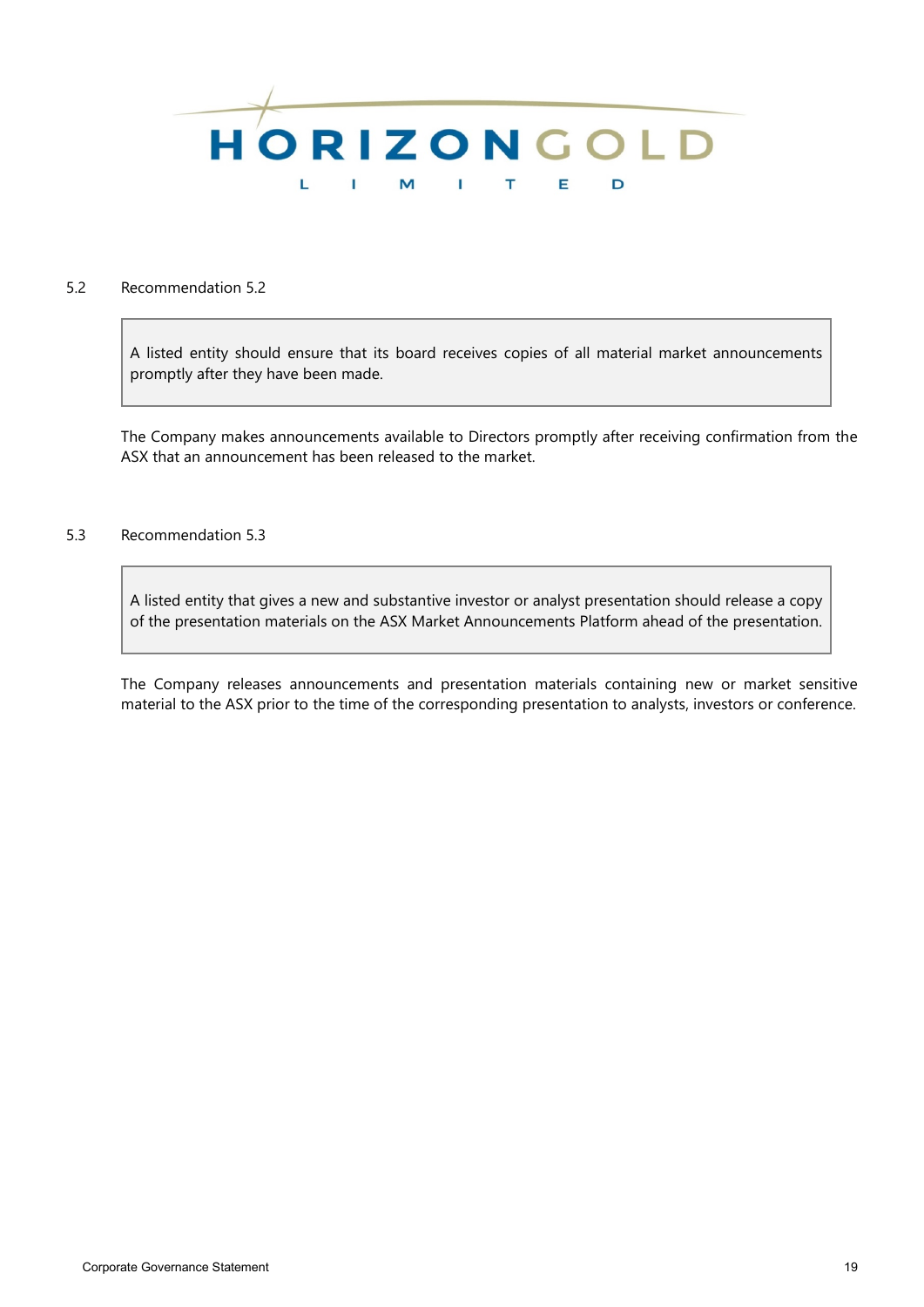

- **6. Principle 6: Respect the rights of security holders – A listed entity should provide its security holders with appropriate information and facilities to allow them to exercise their rights as security holders effectively.**
- 6.1 Recommendation 6.1

A listed entity should provide information about itself and its governance to investors via its website.

Information on the Company's corporate governance, including copies of its various corporate governance policies and charters, is available at [http://www.Horizonresources.com.au/corporate-governance/.](http://www.horizonresources.com.au/corporate-governance/)

Information is conveyed to shareholders via the annual report, quarterly reports and other announcements which are delivered to the ASX and posted on the Company's website.

6.2 Recommendation 6.2

A listed entity should have an investor relations program that facilitates effective two-way communication with investors.

The Board in adopting a continuous disclosure policy ensures that shareholders are provided with up to date Company information. Communication to shareholders is facilitated by the production of the annual report, quarterly reports, public announcements, and the posting of policies, and ASX releases immediately after their disclosure to the ASX, on the Company's website.

In addition, all shareholders are encouraged to attend the Annual General Meeting and use the opportunity to ask questions to the Board and the Executive Management Team. The Company makes every endeavour to respond to the most commonly asked questions. The external auditor attends the meeting and is available to answer questions in relation to the conduct of the audit.

### 6.3 Recommendation 6.3

A listed entity should disclose how it facilitates and encourages participation at meetings of security holders.

The Company supports shareholder participation in general meetings and seeks to provide appropriate mechanisms for such participation. As a matter of practise, in its notices of meeting, the Company encourages those shareholders who cannot attend general meetings in person to appoint proxies on their behalf.

Mechanisms for encouraging and facilitating shareholder participation will be reviewed regularly to encourage the highest level of shareholder participation.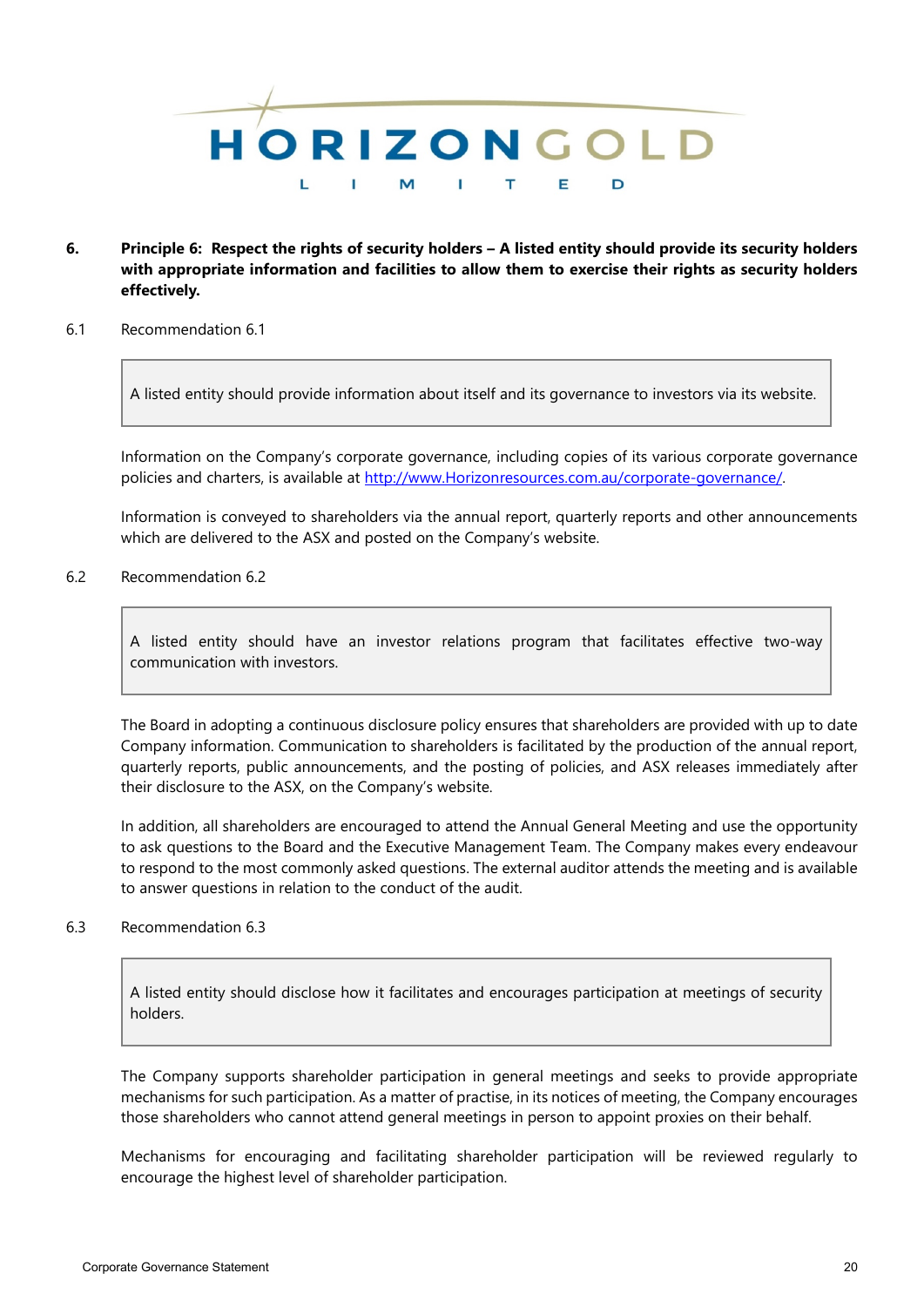

### 6.4 Recommendation 6.4

A listed entity should ensure that all substantive resolutions at a meeting of security holders are decided by a poll rather than by a show of hands.

All substantive resolutions are decided by a poll at general meetings of the Company.

# 6.5 Recommendation 6.5

A listed entity should give security holders the option to receive communications from, and send communications to, the entity and its security registry electronically.

The Company considers that communicating with shareholders by electronic means is an efficient way to distribute information in a timely and convenient manner.

The Company has, as a matter of practice, provided new shareholders with the option to receive communications from the Company electronically and the Company encourages them to do so. Existing shareholders are also encouraged to request communications electronically.

The Company provides a hard copy of the annual report to only those shareholders who have specifically elected to receive a printed hard copy.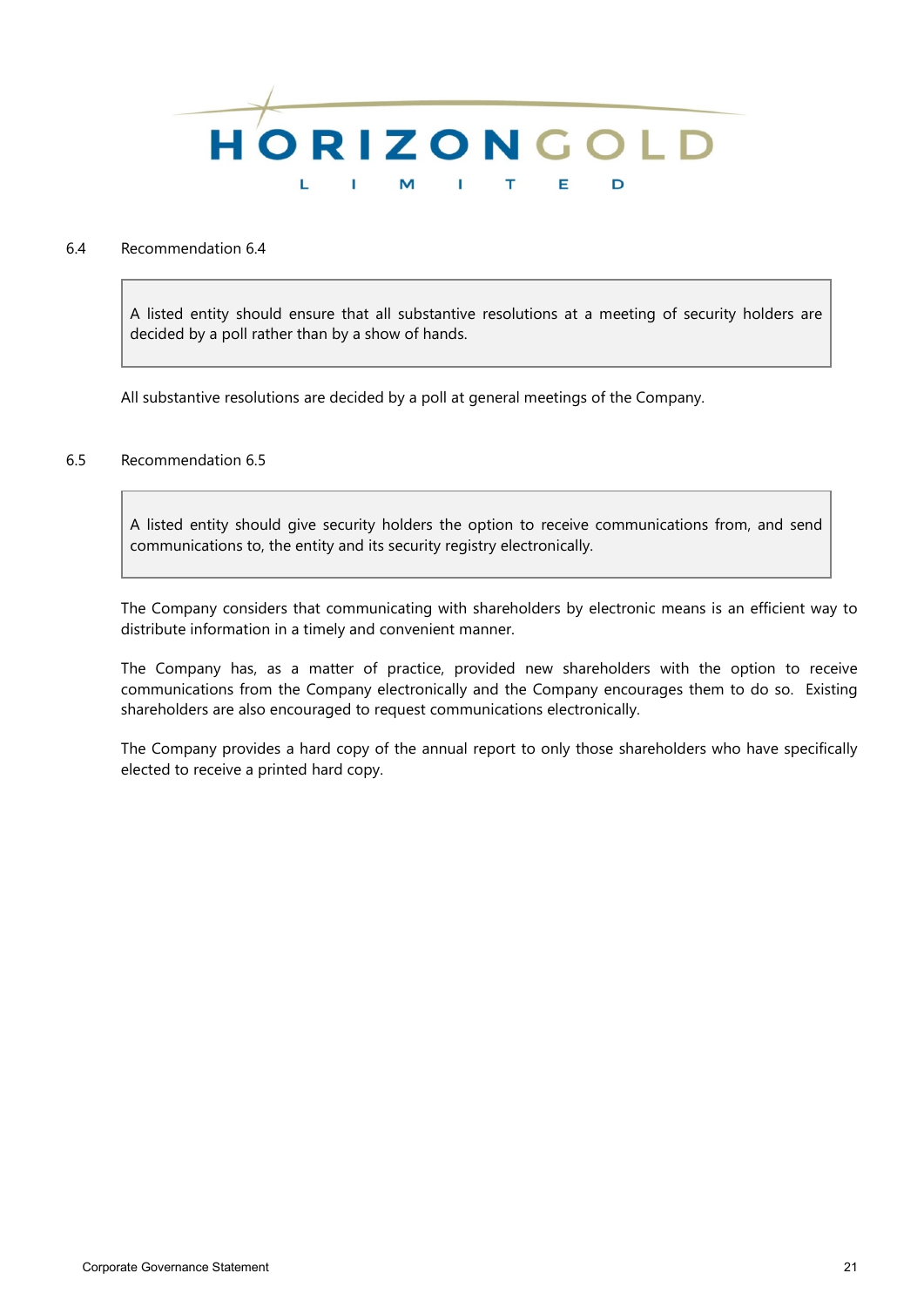

- **7. Principle 7: Recognise and manage risk – A listed entity should establish a sound risk management framework and periodically review the effectiveness of that framework.**
- 7.1 Recommendation 7.1

The board of a listed entity should:

- a) have a committee or committees to oversee risk, each of which:
	- (i) has at least three members, a majority of whom are independent directors; and
	- (ii) is chaired by an independent director,

and disclose,

- (iii) the charter of the committee;
- (iv) the members of the committee; and
- (v) as at the end of each reporting period, the number of times the committee met throughout the period and the individual attendances of the members at those meetings; or
- b) if it does not have a risk committee or committees that satisfy (a) above, disclose that fact and the processes it employs for overseeing the entity's risk management framework.

The Board delegates day-to-day management of risk to the Managing Director. The Managing Director, with the assistance of senior management as required, has responsibility for identifying, assessing, treating and monitoring risks and reporting to the Board on risk management. The Board's role is to monitor the performance against the Company's risk management framework the Board has set, including whether it is operating within the risk appetite determined by the board. The Board will also review material incidents of non-compliance and assess recommendations for improvements in the Company's risk management framework. The Company has appointed the Managing Director as being responsible for the Risk Management Policy which covers organisational, financial and operational aspects of the Company's affairs.

Due to the size of the Board, the Board has determined there are no efficiencies, at this time, of establishing a separate risk management committee. It is the Board's responsibility under the Charter to review and ratify systems of audit, risk management and internal compliance and control, codes of conduct and legal compliance to minimise the possibility of the Company operating beyond acceptable risk parameters.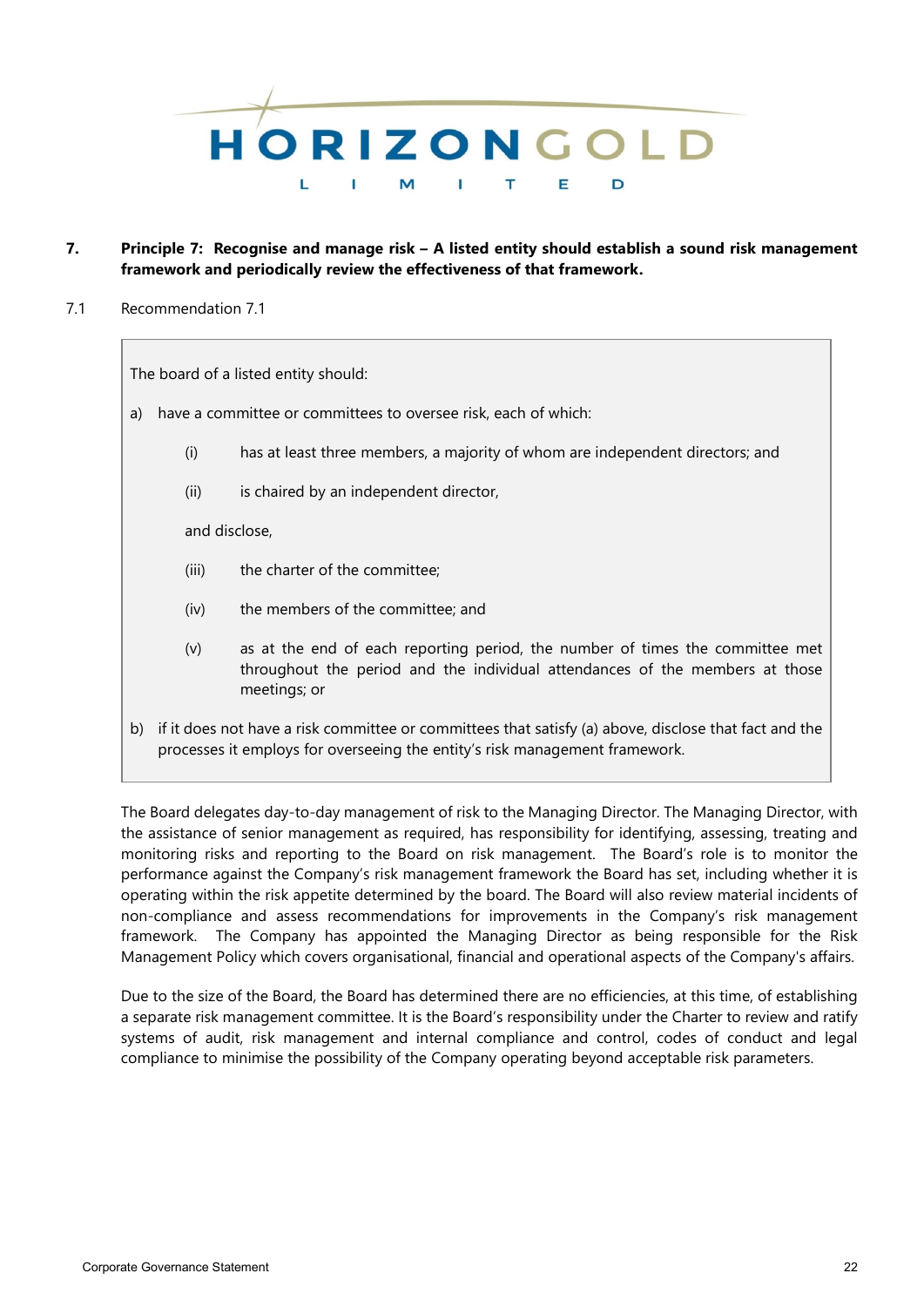

# 7.2 Recommendation 7.2

The board or a committee of the board should:

- a) review the entity's risk management framework at least annually to satisfy itself that it continues to be sound and that the entity is operating with due regard to the risk appetite set by the board; and
- b) disclose, in relation to each reporting period, whether such a review has taken place.

The Board takes a proactive approach to risk management. The Board is responsible for oversight of the processes whereby the risks, and also opportunities, are identified on a timely basis and that the Company's objectives and activities are aligned with the risks and opportunities identified by the Board. This oversight encompasses operational, financial reporting and compliance risks.

The Company believes that it is crucial for all Board members to be a part of the process, and as such the Board reviews all recommendations from management.

Risk oversight, management and internal control are dealt with on a continuous basis by management and the Board, with differing degrees of involvement from various Directors and management, depending upon the nature and materiality of the matter.

The Company's policy is to achieve levels of operation that balance risk and reward with the ultimate aim of optimising shareholder value.

Although during the financial year the Board discussed and identified material risks, no formal review was undertaken during the year and as such the Company is not in strict compliance with this ASX Recommendation. The Board considers that, given the current size and scope of the Company's operations, efficiencies or other benefits would not be gained from establishing measures beyond that described above.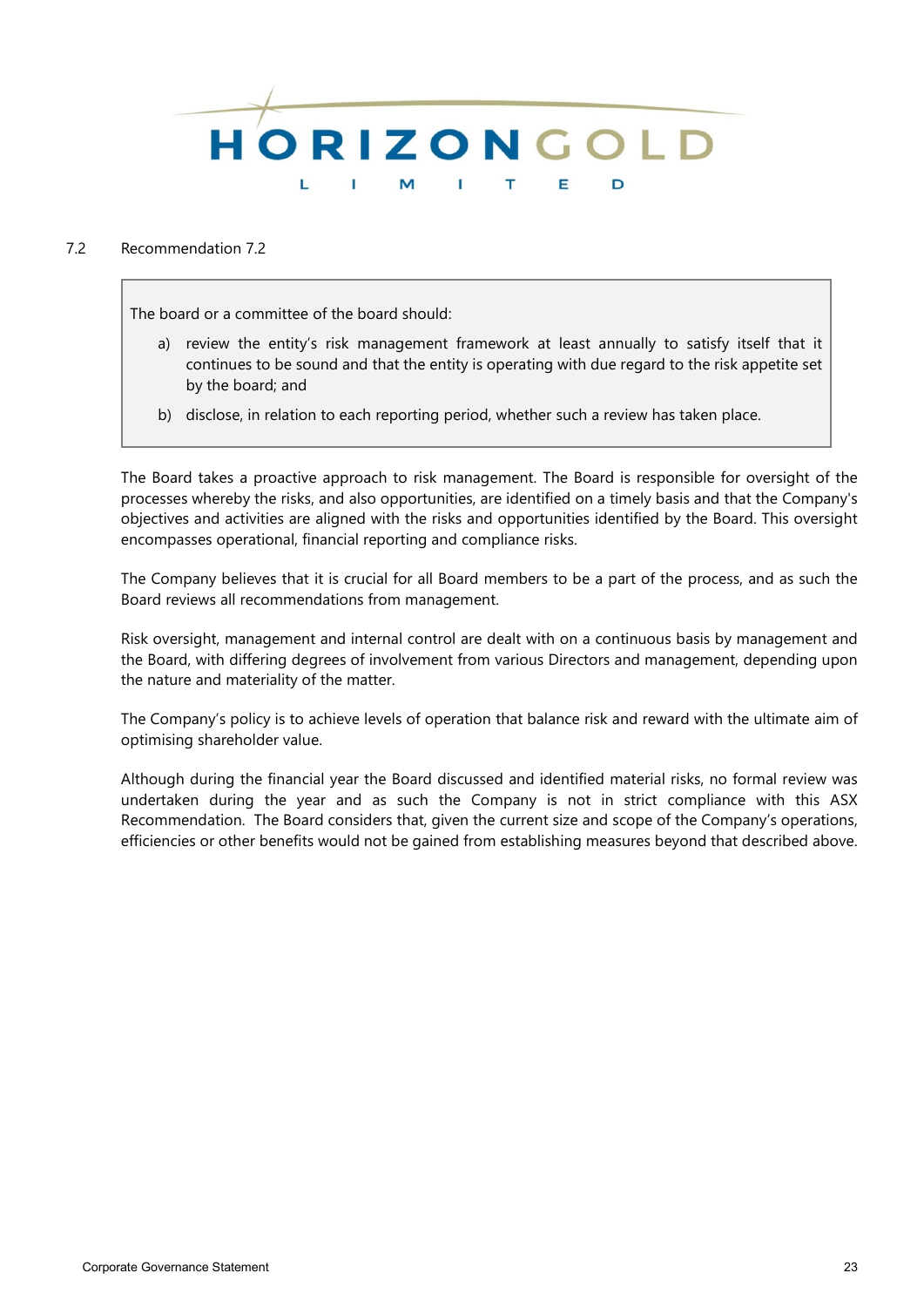

#### 7.3 Recommendation 7.3

A listed entity should disclose:

- a) if it has an internal audit function, how the function is structured and what role it performs; or
- b) if it does not have an internal audit function, that fact and the processes it employs for evaluating and continually improving the effectiveness of its governance, risk management and internal control processes.

The Company does not currently have an internal audit function and instead this function is undertaken by the full Board.

The Company has adopted internal controls procedures including:

- a) managing activities within budgets and reviewing budgets and operational plans at board meetings;
- b) approval of all invoices in accordance with a Board approved expenditure limit authorisation matrix;
- c) visits to the Company's exploration project areas to review the geological practices including the environmental and safety aspects of the Company's operations on an as required basis.
- d) Continuous internal monitoring of the Company's licences and permits to ensure timely renewal of licences and permits.
- e) Appraisal procedures and due diligence requirements, both geological and legal, for potential acquisitions, divestments and or joint ventures.
- f) Reliance on auditor reviews and senior management declarations.

The Board considers that an internal audit function is not currently necessary given the current size and scope of the Company's operations.

As the Company's operations grow and evolve, the Board will reconsider the appropriateness of adopting an internal audit function.

# 7.4 Recommendation 7.4

A listed entity should disclose whether it has any material exposure to environmental or social risks and, if it does, how it manages or intends to manage those risks.

The Company is focused on the discovery and exploitation of mineral deposits and operates in diverse physical environments in Australia. As a result, there is some potential for material exposure to environmental and social risks.

The Company is very aware of the potential for risk in this area and is committed to ensuring that sound environmental management and safety practices are carried out in its exploration activities.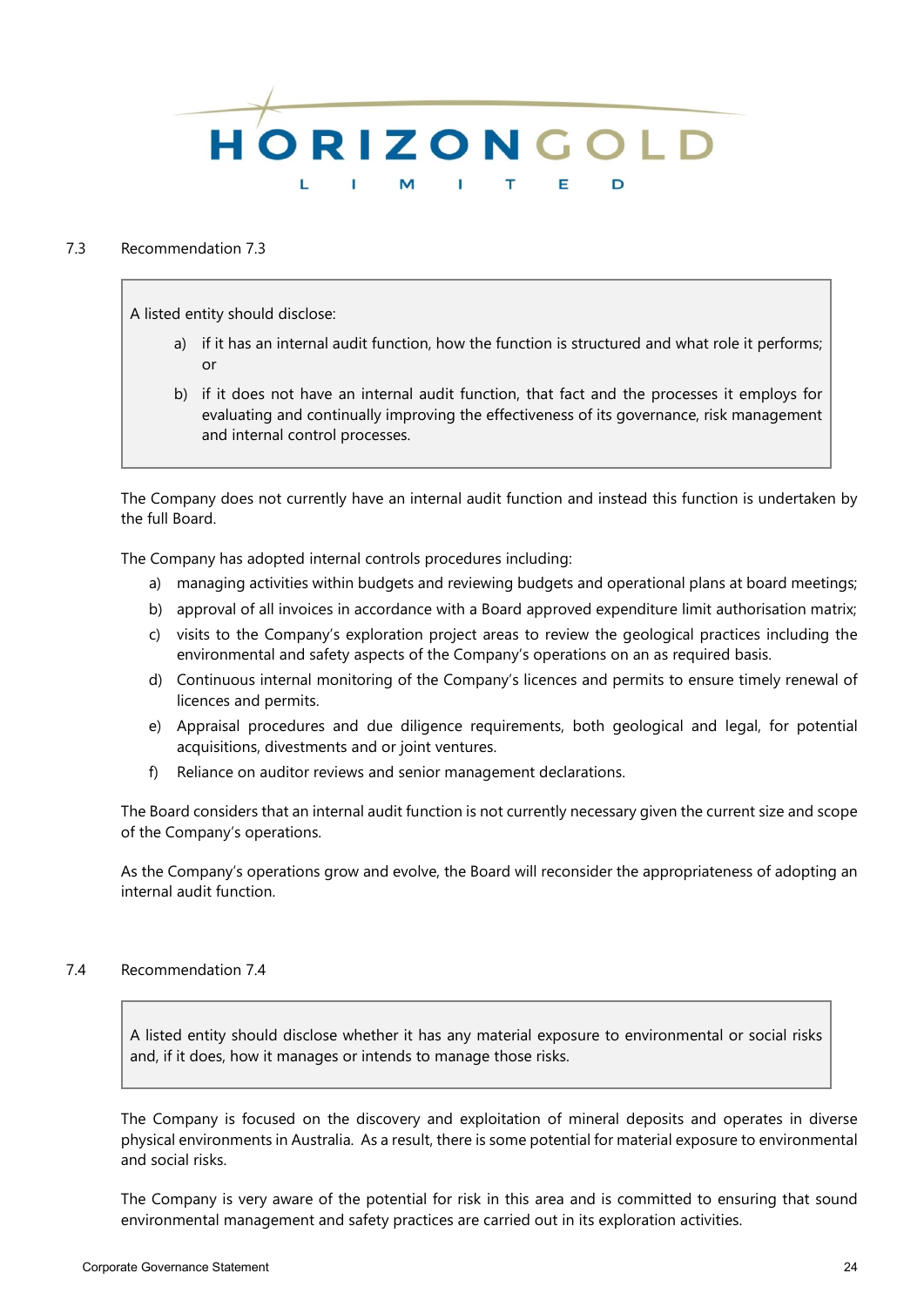

The Company is committed to environmental sustainability, recognising its obligations to practice good environmental "stewardship" of the tenements on which it operates.

The Company's activities are conducted in a manner that minimises our environmental impact as much as possible, and are conducted strictly in accordance with all necessary permits and approvals from regulators.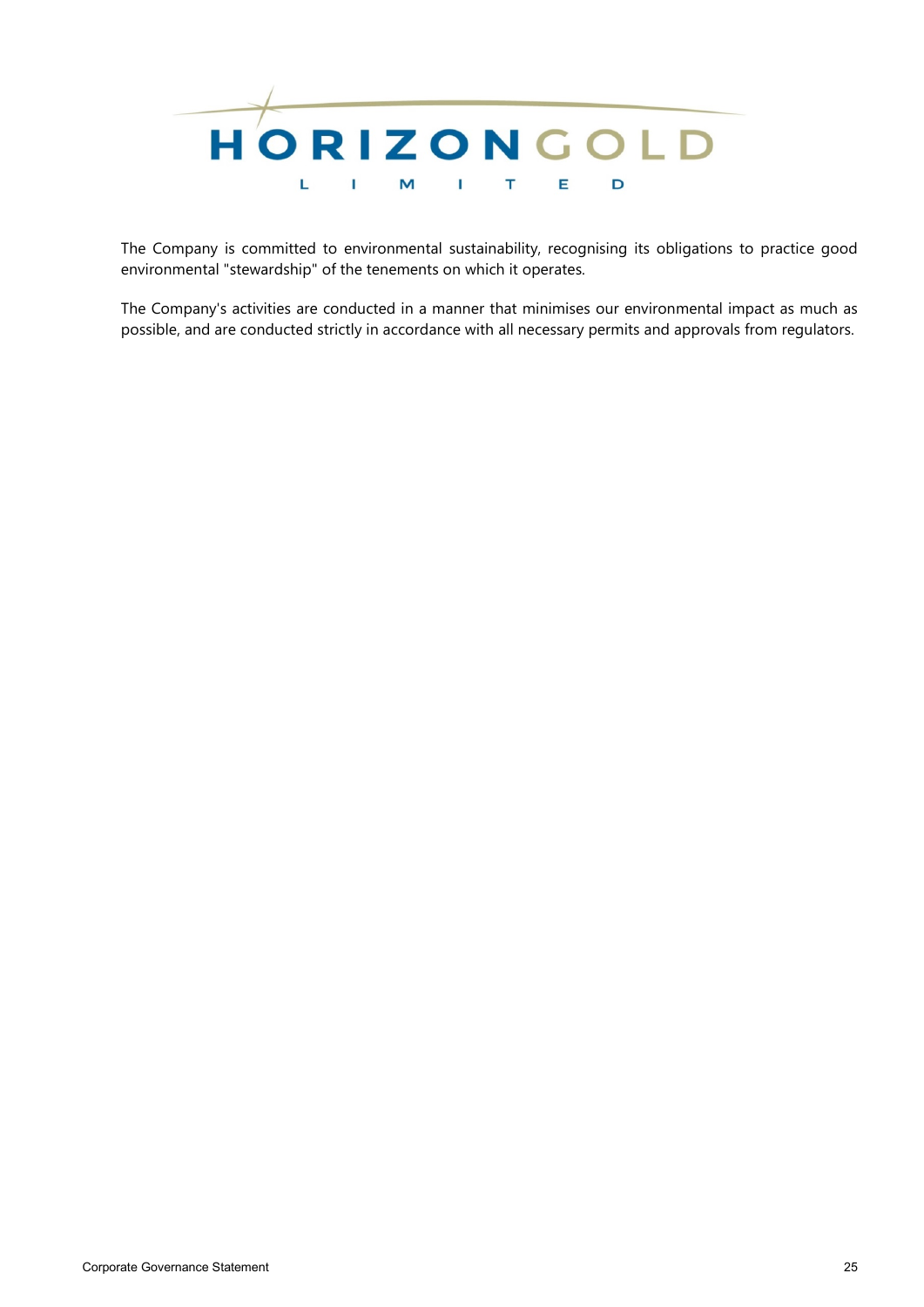

- **8. Principle 8: Remunerate fairly and responsibly – A listed entity should pay director remuneration sufficient to attract and retain high quality directors and design its executive remuneration to attract, retain and motivate high quality senior executives and to align their interests with the creation of value for security holders and with the entity's values and risk appetite.**
- 8.1 Recommendation 8.1

The board of a listed entity should:

- a) have a remuneration committee which:
	- (i) has at least three members, a majority of whom are independent directors; and
	- (ii) is chaired by an independent director,

and disclose:

- (iii) the charter of the committee;
- (iv) the members of the committee; and
- (v) as at the end of each reporting period, the number of times the committee met throughout the period and the individual attendances of the members at those meetings; or
- b) if it does not have a remuneration committee, disclose that fact and the processes it employs for setting the level and composition of remuneration for directors and senior executives and ensuring that such remuneration is appropriate and not excessive.

The Company has not established a separate remuneration committee.

The role of the remuneration committee is undertaken by the full Board and directors excuse themselves at meetings for any discussion pertaining to their own remuneration. The Board considers that, given its current size, efficiencies or other benefits would not be gained by establishing a separate remuneration committee.

The Company sets out the remuneration paid or provided to Directors and key management personnel annually in the Remuneration Report contained within the Company's Annual Report for each financial year.

As the Company's operations grow and evolve, the Board will reconsider the appropriateness of forming a separate remuneration committee.